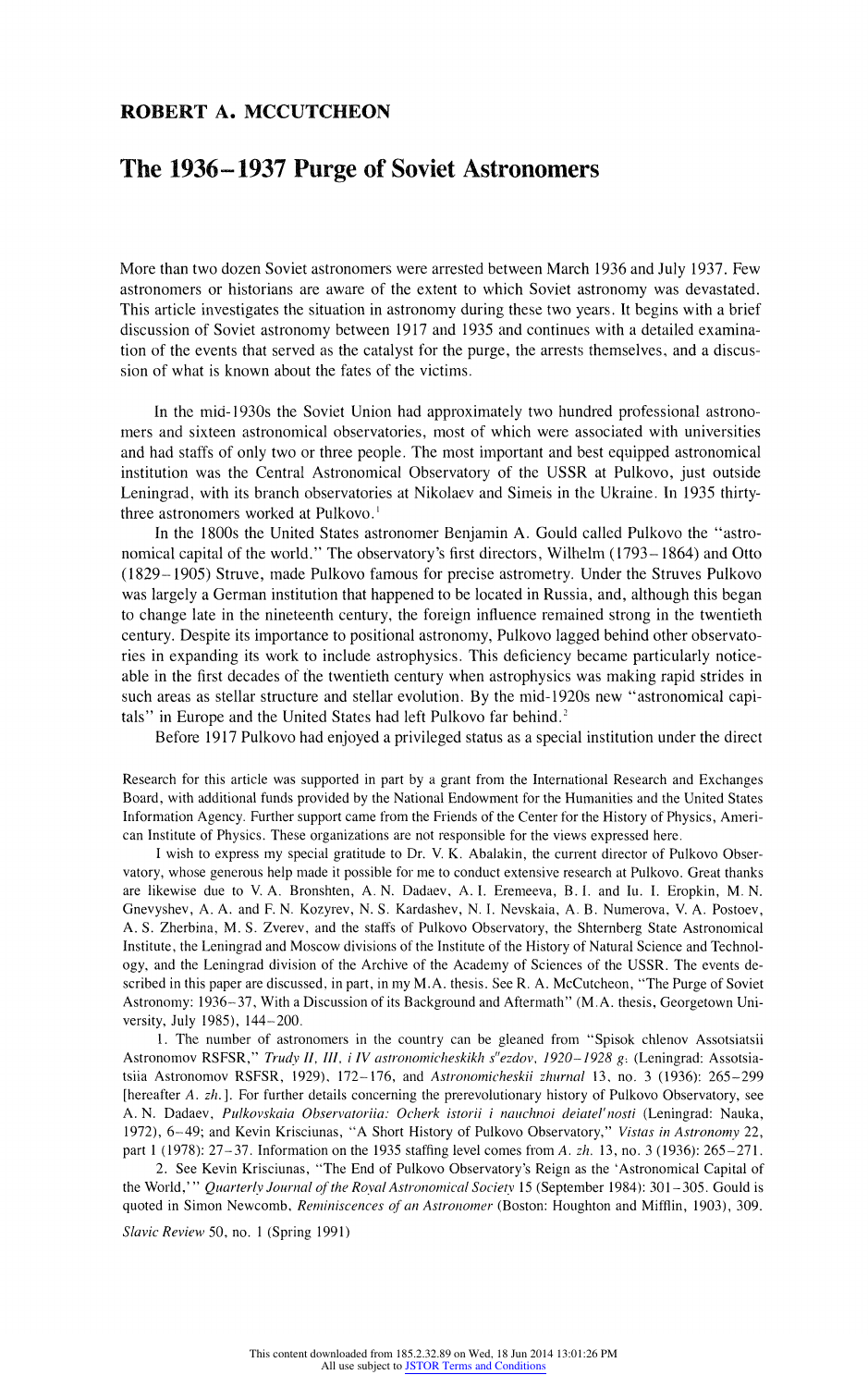administration of the Ministry of Education. Following the revolution, however, Pulkovo became just one of the many institutions administered by the Commissariat of Education (Narkompros). Twice during the civil war Pulkovo was a battleground, and in 1919 the Cheka arrested and held two Pulkovo astronomers for several davs. No photographic plates were available for scientific work, and food supplies were either donated from abroad or cultivated by the observatory staff. Worst of all, the observatory was struck by internal strife. Anton D. Drozd, a young observing assistant who joined the staff in 1917, declared himself a Bolshevik and charged that scientific work at the observatory was not being carried out with sufficient energy. He also pointed to irregularities in the observatory's administration. Narkompros investigated these charges, however, and found them to be groundless. Drozd left the observatory in disgrace at the end of 1920.<sup>3</sup>

In 1919 the Leningrad Astronomical Institute, only a few miles from Pulkovo, was founded to produce annual astronomical ephemerides (tables of the locations of celestial bodies at regular intervals). The founder of the institute was Boris V. Numerov (1891-1941), a vigorous young celestial mechanician who created the new institute almost single-handedly.4 Numerov believed firmly in socialism and went to great lengths to demonstrate the importance of astronomy to socialist construction. The USSR Academy of Sciences elected Numerov to corresponding membership in 1929, and German astronomers named a minor planet (or asteroid) (No. 1206 Nunmerowia) for him in 1931. In 1935 the International Astronomical Union (IAU) elected him vicepresident of its Commission on the Position and Motion of Minor Planets, Comets, and Satellites. Several times during the 1920s and early 1930s, Numerov traveled abroad (in particular to Germany, which at that time was the center for research in celestial mechanics). In 1930 Pulkovo's Council of Astronomers unanimously elected Numerov director.<sup>5</sup>

By 1930, however, conditions had begun to change. The more or less tranqulil existence that Pulkovo had known during the 1920s was being replaced, with the onset of cultural revolution, by new unrest. Instead of confirming the decision of the Council of Astronomers, Narkompros invalidated the election results and appointed as director-Drozd.<sup>6</sup>

One astronomer later described Drozd as a near-maniac who conducted himself more like Pulkovo's conqueror than like its director. Indeed, Drozd's main concern at Pulkovo, other than organizing seminars on dialectical materialism, seemed to be exacting revenge from senior staff who had humiliated him ten years earlier. He did have some support among graduate students and junior astronomers, such as Nikolai A. Kozyrev (1908-1983), Dmitrii I. Eropkin (1908-1939), and Viktor A. Ambartsumian (b. 1908). The dominiance of astrometry at Pulkovo frustrated these young astronomers, who wanted amuch greater emphasis on astrophysics. With this in mind Drozd invited Boris P. Gerasimovich  $(1889 - 1937)$  to head a new astrophysical sector. A specialist in stellar evolution and galactic structure, Gerasimovich ad spent several years

3. See "Otchet za 1917- 1918 god, predstavlennyi Komitetu Nikolaevskoi Glavnoi Astronomicheskoi Observatorii ee direktorom," Arkhiv AN SSSR. f. 706 (Belopol'skii), op. 2, ed. khr. 17, 1. 29-32; and Otchet za 1918-1919 (1919-1920, 1920-1921) god, predstavlennyi komitetu Glavnoi Rossiiskoi Astronomicheskoi Observatorii v Pulkove ee direktorom (Petrograd: 1919, 1920, and 1921).

4. Unless otherwise noted, the biographical information concerning Boris V. Numerov has been summarized from the article and book written by his daughter: Anastasia B. Numerova, Boris Vasil'evich Numerov, 1891-1941 (Leningrad: Nauka, 1983); and A. B. Numerova, "Boris Vasil'evich Numerov, 1891-1941," Istoriko-Astronomicheskie Issledovaniia 16 (1983): 193-218 [hereafter IAI]. Numerova provided additional information in conversation with me on 4 February 1988 in Leningrad. Celestial mechanics deals with the interaction of two or more celestial bodies governed by gravitation.

5. "Protokoly zasedanii Soveta astronomov (14 avgusta 1926-18 aprelia 1931)," Arkhiv AN SSSR, f. 703 (Pulkovo), op. 1 (1926), ed. khr. 2, J. 91 (meeting of 8 Janiuary 1931). The circumstances of A. A. Ivanov's "retirement" from the directorship in 1930 are cloudy. His departure from Pulkovo may not have been entirely voluntary. The Council of Astronomers was formed in December 1917 to help fill the administrative vacuum left in the immediate aftermath of the Bolshevik takeover. It functioned until 1931–1932.

6. N. M. Morin, "Iz vospominaniii o Borise Vasil'eviche Numerove,' Arkhiv AN SSSR, f. 950 (Numerov), op. 1, ed. khr. 14, 1. 1-4.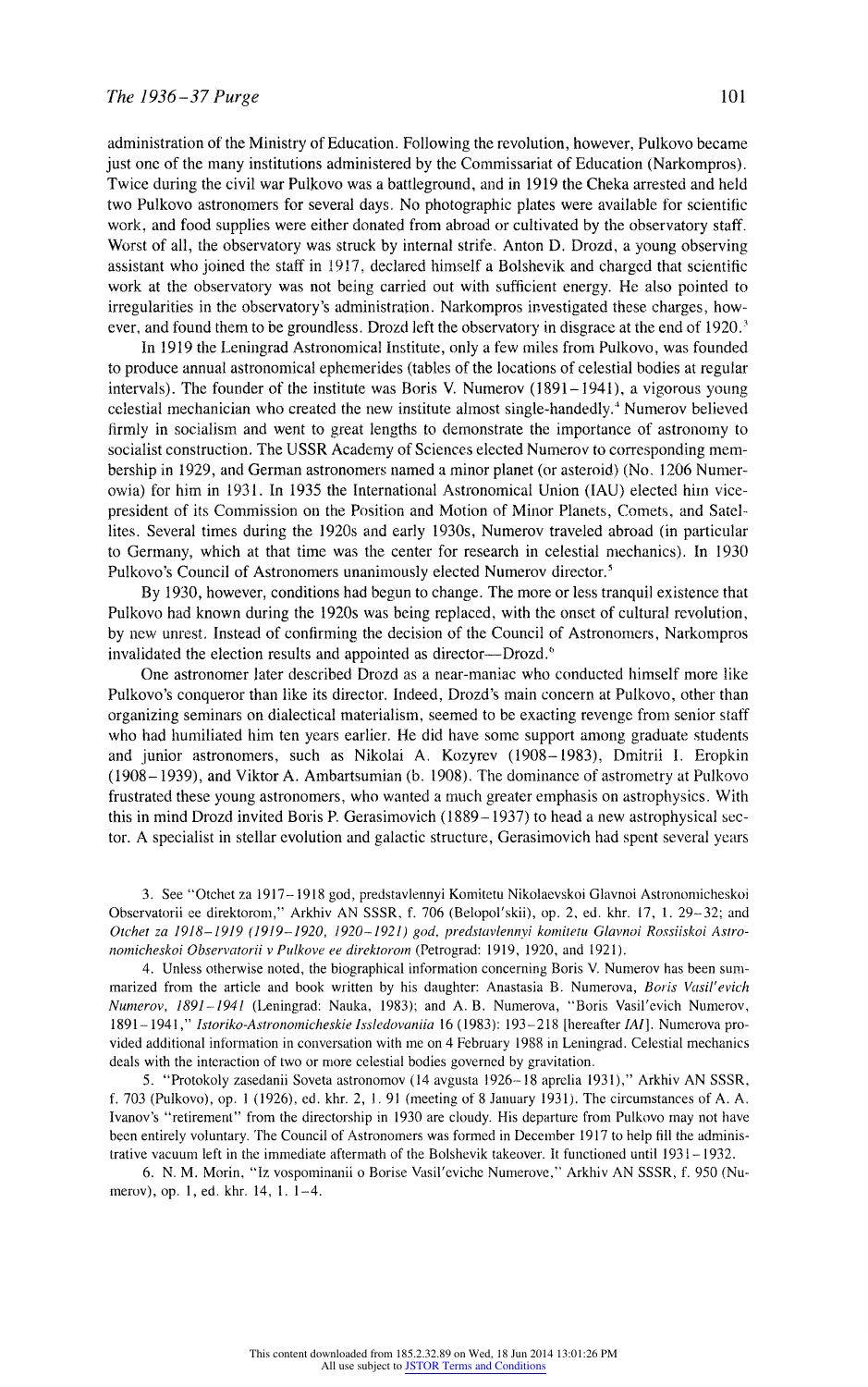at the Harvard College Observatory during the 1920s and was well-known in Europe and the United States.<sup>7</sup>

But Drozd was erratic. No sooner had Gerasimovich arrived at Pulkovo than Drozd changed his mind and named Ambartsumian to head the astrophysical sector. Only in 1933, when the cultural revolution was declining, did Gerasimovich and the senior Pulkovo staff succeed in convincing Narkompros to dismiss Drozd. In Drozd's place, Narkompros appointed Gerasimovich director.<sup>8</sup>

Gerasimovich did much to return life at Pulkovo to a more tranquil norm. In particular, he arranged Pulkovo's transfei from Narkompros to the Academy of Sciences, a change that significantly improved the observatory's funding and supplies.' Nevertheless, Gerasimovich had a difficult and explosive personality. Even his close friend Harlow Shapley, director of the Harvard College Observatory, once commented that Gerasimovich's "tendency to non-cooperativeness does not make him an extremely useful administrative help." <sup>10</sup> Frank Schlesinger, director of the Yale University Observatory, made the following statement concerning Gerasimovich:

I have the impression, which I hope is a mistaken one, that his personality is a difficult one. I should guess that it would be possible to live with him on perfectly smooth terms only if things were going well with him and that he will always be slow to see the whole situation at his institution through the situation that surrounds his immediate interests.<sup>11</sup>

One of Gerasimovich's first acts as director was to fire Ambartsumian for alleged "laziness,"  $12$  and he soon began searching for grounds to dismiss Kozyrev and Eropkin as well. Gerasimovich viewed these young astrophysicists as undisciplined and in too much of a rush to publish untested theories and poorly documented research. Gerasimovich's merciless criticism of what he considered to be poor research became legendary. Ambartsumian, Kozyrev, and Eropkin had no love for Gerasimovich either and did not hesitate to demonstrate heir feelings. They appropriated observatory instruments for their own use without informing Gerasimovich and played numerous practical jokes at his expense. Nothing would lhave pleased them more than Gerasimovich's dismissal.'3

One final personality must be mentioned: Vartan T. Ter-Oganezov (1890- 1963). A pseudo-

7. D. Ia. Martynov, "Pulkovskaia observatoriia v gody 1926- 1933," IAI 17 (1984): 447-448; A. zh. 9, no. 3-4 (1932): 277; Interview with Aleksei A. Kozyrev (younger brother of Nikolai A. Kozyrev). For additional information concerning B. P. Gerasimovich, see A. I. Eremeeva, "Zhizn' i tvorchestvo Borisa Petrovicha Gerasimovicha [k 100-letiiu so dnia rozhdeniia]," IAI 21 (1989): 253-301; and Otto Struve, "About a Russian Astronomer," Sky and Telescope, June 1957, 379-381. The Struves were an astronomy dynasty. The Otto Struve cited here was the grandson of the Struve mentioned earlier in the text. The younger Struve emigrated to the United States after the civil war and directed Yerkes Observatory in Wisconsin.

8. Martynov, "Pulkovskaia observatoriia," 448-449; and A. N. Dadaev, "Astronom tragicheskoi sud'by (k 100-letiiu so dnia rozhdeniia B. P. Gerasimovicha)," Problemy postroeniia koordinatykh sistem v astrooomii, Seriia Problemy issledovaniia vselennoi, no. 12 (Leningrad, 1989), 53. According to Dadaev, alleged connections with Trotskyites were another eason for Drozd's dismissal. Except for a brief visit to Pulkovo in 1962, Drozd disappeared completely from Soviet astronomy.

9. Vestnik Akademii Nauk, no. 9 (1934): 47-49, and "Pulkovskaia Observatoriia na novykh putiakh. Vozvratit' prezhnee rukovodiashchee znachenie," Za sotsialisticheskuiu nauku, no. 20 (22 July 1934) 1.

10. Harlow Shapley to Frank Schlesinger, 17 February 1928, Harlow Shapley director's correspondence, Harvard College Observatory Records, Harvard University Archives. All quotations from materials in this collection are by permission of Harvard University Archives.

11. Schlesinger to Shapley, 22 February 1928, Records of the Department of Astronomy (YRG 14-E), Yale University Archives, Manuscripts and Archives, Yale University Library. All quotations from materials in this collection are by permission of Yale University Library.

12. Shapley to Otto Struve, 20 December 1937, director's papers, Yerkes Observatory Archives, Williams Bay, Wisc.; and Donald Menzel to Otto Struve, 8 August 1946, Shapley papers.

13. Kozyrev interview. According to one anecdote that was related to me by, among others, Mstislav N. Gnevyshev in an interview on 9 December 1987 at Pulkovo, Kozyrev and Eropkin once sent a telegram to the Academy of Sciences informing the academy of Gerasimovich's sudden death and asking the academy to make funeral arrangements. Gnevyshev also describes this incident in M. N. Gnevyshev, "Sversheniia i tre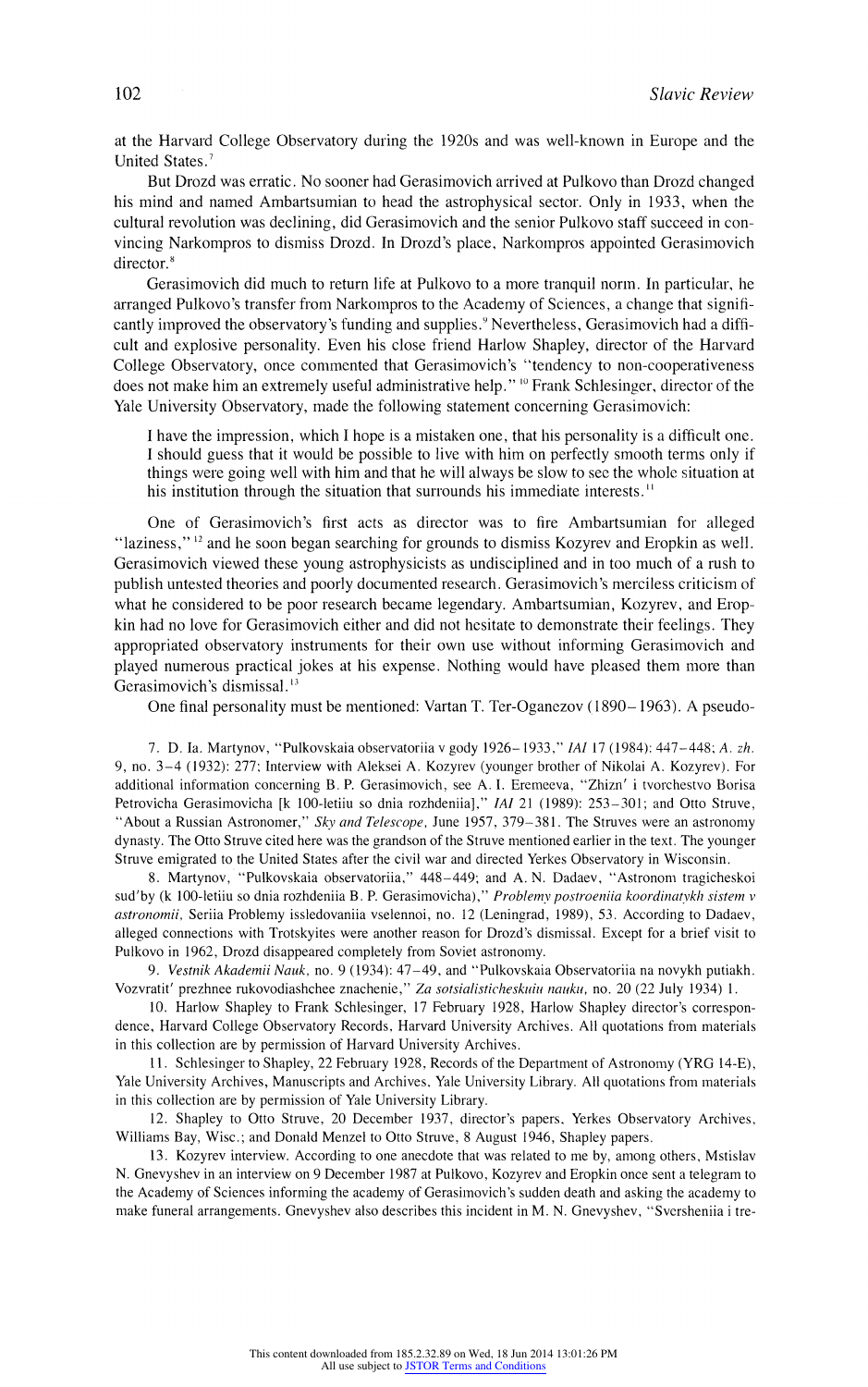astronomer who barely graduated from Petrograd University in 1916, Ter-Oganezov actively embraced the Bolshevik cause.<sup>14</sup> He held posts in Narkompros and was a delegate to the All-Union Central Executive Committee, but his inflated self-image earned him the enmity of nearly all professional astronomers. His revolutionary image made him popular, however, among amateur astronomers, of whom there were several hundred in the Soviet Union. Many astronomers (for example, Kozyrev) who had entered the profession in the early 1930s had started as amateurs; Ter-Oganezov used his position to advance the amateur societies as promising routes for the rapid vydvizhenie of young astronomical cadres.<sup>15</sup> In 1930 he became editor of the amateur astronomy journal Mirovedenie, which under his direction became a militant vehicle for the rapid introduction of dialectical materialism into all aspects of astronomical research.'6 In addition, Ter-Oganezov was the driving force behind the founding, in 1934, of the All-Union Astronomical-Geodesical Society (VAGO).

Finally, two particular research areas appear to have been connected to the purge of 1936-1937. The first was the Catalog of Faint Stars. Proposed by Gerasimovich and Numerov along with the Pulkovo astrometrists Nikolai I. Dneprovskii (1887-?) and Petr I. Iashnov (1874- 1940), this catalog differed from previous catalogs in that it was to be based on faint, distant stars and the origin of its coordinate system was to be determined by the statistical sampling of minor planet observations. (Previous catalogs had used observations of the sun and major planets.) Numerov, working with Schlesinger, organized an international program to observe minor planets.<sup>17</sup>

The second area connected to the purge was solar research. In 1932 the Academy of Sciences' Commission for Study of the Sun (KISO), which included Ambartsurnian, Kozyrev, Eropkin, and Evgenii Ia. Perepelkin (1906-1938), organized a service to provide daily monitoring of solar activity. The solar service provided data to establish the connections between solar activity and terrestrial phenomena, but Ter-Oganezov and others made more fanciful claims. For example, they claimed that the solar service would improve the state of Soviet agriculture by supplying data to be used in making long-range weather predictions.<sup>18</sup>

vogi Pulkova," IAI 21 (1989): 349-350. An example of Gerasimovich's criticism of poor research can be found on 345-346 of Gnevyshev's article.

<sup>14.</sup> Unless otherwise noted, the information regarding Ter-Oganezov was obtained from V. A. Bronshten, "Zhurnal 'Mirovedenie' v moskovskii period," IAI 20 (1988): 373-396. Additional information was obtained from Bronshten's unpublished manuscript, "Professor V. T. Ter-Oganezov i ego vliianie na razvitie sovetskoi astronomii (storiko-publitsisticheskii ocherk)," which I read while in the Soviet Union. V. A. Bronshten was acquainted with Ter-Oganezov for many years and worked alongside him in the All-Union Astronomical Geodesical Society. Bronshten indicates that this information is documented in the Leningradskii gosudarstvennyi istoricheskii arkhiv, f. 14. op. 3, d. 52535 (memorandum to Robert Mc-Cutcheon from V. A. Bronshten, 27 November 1987).

<sup>15.</sup> See, for example, B. A. Vorontsov-Veliaminov, "K desiatiletiiu Kollektiva nabliudatelei MOLA (1921-31)," Mirovedenie 21 (January-February 1932): 94. A history of amateur astronomy societies in the Soviet Union is in V. K. Lutskii, Istoriia astronomicheskikh obshchestvennykh organizatsii v SSSR (Moscow: Nauka, 1982). See also the 24 February 1931 circular letter from Ter-Oganezov in Arkhiv AN SSSR, f. 708 (Kostinskii), op. 3, ed. khr. 45, 1. 23.

<sup>16.</sup> See, for example, V. T. Ter-Oganezov, "Na perelome," Mirovedenie 19 (May-August 1930):  $3 - 18$ .

<sup>17.</sup> B. P. Gerasimovich to Shapley, 12 April 1932, Shapley papers; Numerova, Numerov, 88-92; and Numerova, "Numerov," 204-206.

<sup>18. &</sup>quot;Protokol zasedaniia Komissii po issledovaniiu Solntsa Akademii Nauk SSSR ot 28 noiabria 1930 g.," Biulleten' Komissii po issledovaniiu Solntsa, no. 1 (1932): 15; M. N. Gnevyshev, "Evgenii Iakovlevich Perepelkin," IAI 10 (1969): 243; and "Soveshchanie po organizatsii Gornoi astronomicheskoi observatorii i Konferentsiia Komissii po issledovaniiu Solntsa (KISO) pri Akadenii Nauk SSSR," Mirovedenie 20 (January-February 1931): 148- 150. For the claims made for the solar service, see V. T. Ter-Oganezov, "Ob astronomicheskom s"ezde," Mirovedenie 20 (May-August 1931): 92; and "Obrashchenie I Vsesoiuznogo astronomo-geodezicheskogo s"ezda k trudiashchimsia i nauchnym rabotnikam Sovetskogo Soiuza," Mirove-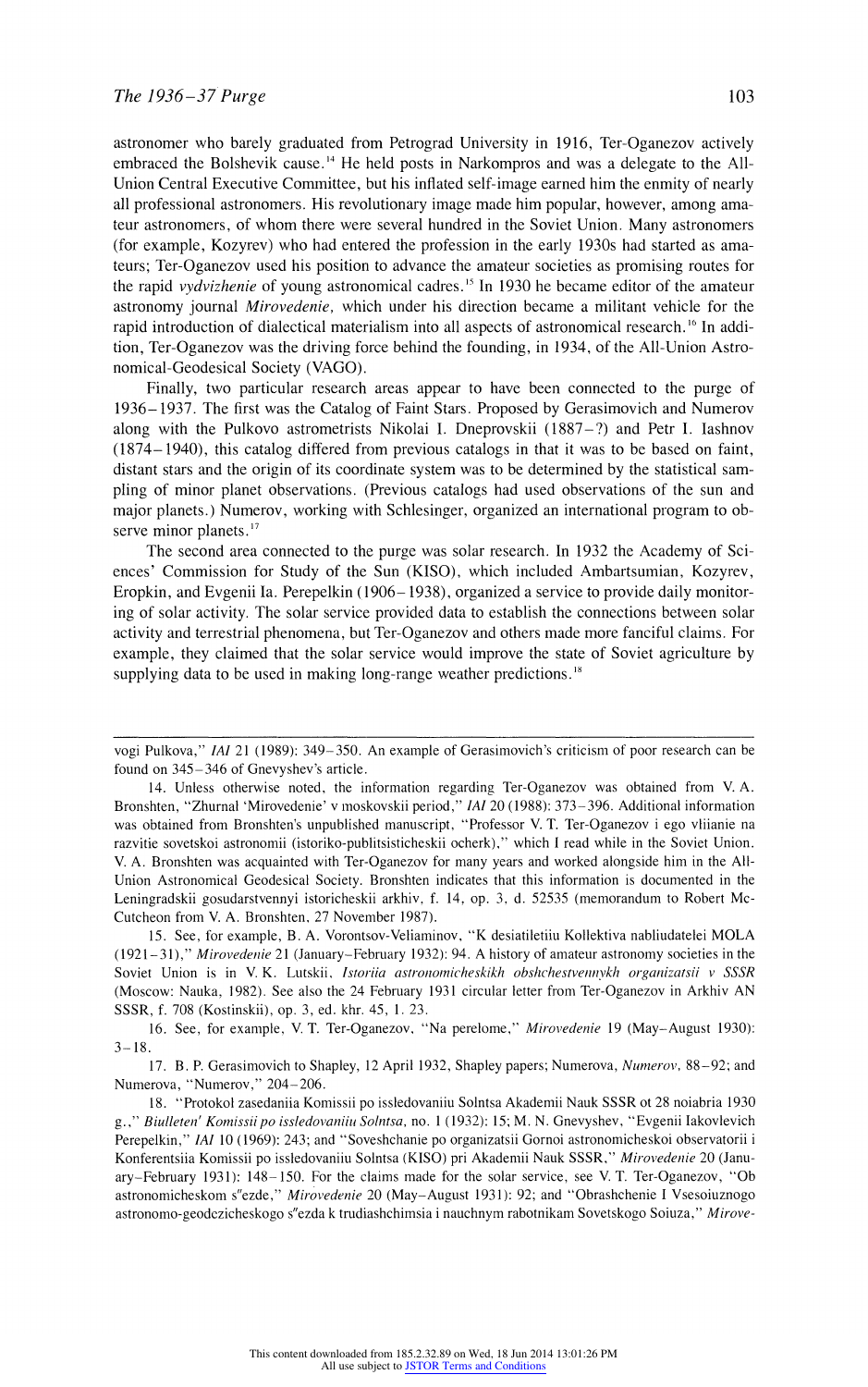(Gerasimovich became chairman of the commission in 1934, and thus he, Ambartsumian, Kozyrev, and Eropkin found a second forum in which to display their antipathies. Furthermore, when the Academy of Sciences established a commission to prepare for observing the total solar eclipse of 19 June 1936, it named Gerasimovich chairman and Ter-Oganezov his assistant.<sup>19</sup> The catalyst hat moved all of these ingredients into a more explosive state was soon provided by the Voronov scandal.

Nikolai M. Voronov (1913-?) began his career as a teenaged amateur who demonstrated an aptitude for celestial mechanics. In 1931 the eighteen-year-old Voronov was invited to join the staff of the Tashkent Astronomical Observatory (TAO).<sup>20</sup>

The cultural revolution had led to a major reorganization at the Tashkent Observatory. I. A. Teplov (1884-- 1954), a nonastronomer, was named director in 1930, and most of the observatory's enior astronomers transferred to otlher institutions. By 1931 the observatory had fewer than ten staff members, most of them younger than thirty.

At Tashkent Voronov worked in celestial mechanics—primarily on double star orbits and on ephemerides assigned to him by the Leningrad Astronomical Institute. Promoted to junior astronomer in 1933, Voronov began to attract attention by using a complicated method to determine the orbits of minor planets. Unlike experienced celestial mechanicians who worked years to produce one definitive orbit, Voronov produced several in a matter of months. The observatory administration boasted of Voronov's feats in the pages of Mirovedenie, and the Council of People's Commissars of the Uzbek Republic took special note of the observatory's "major theoretical works in the area of celestial mechanics." 21 Voronov's career was rising.

A serious drawback to Numerov's plans for using minor planets in determining catalog corrections was the fact that very few minor planets had orbital theories of the necessary accuracy. Only one minor planet, 4 Vesta, had an orbit as well determined as those of the major planets. This orbit, the result of twenty-five years' labor by the French astronomer M. G. Leveau, was considered a classic, and any improvement upon it seemed impossible.<sup>22</sup> In early 1935 Voronov published two major articles in the Astronomische Nachrichten in which he claimed to have extended and improved upon Leveau's theory.<sup>23</sup> Voronov emphasized that he had undertaken the improvement of Vesta's orbital theory for use in Numerov's program of catalog corrections.

Voronov's work produced an immediate international sensation. The IAU praised his work and made him a member of IAU Commission No. 8 on Meridian Astronomy. No longer an

20. Russkii Astronomicheskii Kalendar' (1931): 236, 246, and opposite table of contents; A. zh. 10, no. 3 (1933): 369-370.

22. M. G. Leveau, "Théorie du mouvement de Vesta," Annales de l'Observatoire de Paris 15 (1880); 17 (1883); and 20 (1892).

23. N. Voronov, "Investigation on the Theory of the Motion of the Minor Planet 4 Vesta," Astronomische Nachrichien, Band 254, no. 6092-6093 (1935): 329-362, and Band 256, no. 6128 (1935): 157- 166. Voronov's article was in English.

denie 23 (May-June 1934): 158. A cartoon criticizing the commission appeared in one newspaper with the caption: "The sun rises and sets  $\dots$  but the solar commission has not caught a single calorie" (Za sotsialisticheskuiu nauku, no. 1 [April 1932]: 3).

<sup>19.</sup> VAN 5, no. 6 (1935): 75, and Za sotsialisticheskuiu nauku, no. 31 (27 November 1934): 4, and no. 10 (15 April 1935): 2.

<sup>21.</sup> A. zh. 10, no. 3 (1933): 361-363; Tsirkuliar TAO, no. 37 (26 January 1935): 1-3. N. M. Voronov's works from this period include, among others, "Absolute Pertuibationis from the Minor Planet 48 Doris," Biulleten' TAO, no. 4 (31 December 1934): 91-93; and "Theory of the Motion of 55 Pandora," Biulleten' TAO, no. 5 (10 March 1935): 109-157. The observatory's boasts can be found in S. M. Selivanov, "Shest'desiat let TAO," Mirovedenie 25 (March-April 1936): 117-118. The Council of People's Commissars' statement isin "Postanovlenie No. 468 Soveta Narodnykh Komissarov Uzbekskoi Sovetskoi Sotsialisticheskoi Respubliki," 5 May 1935. A copy of this decree was provided to the author by V.A. Postoev.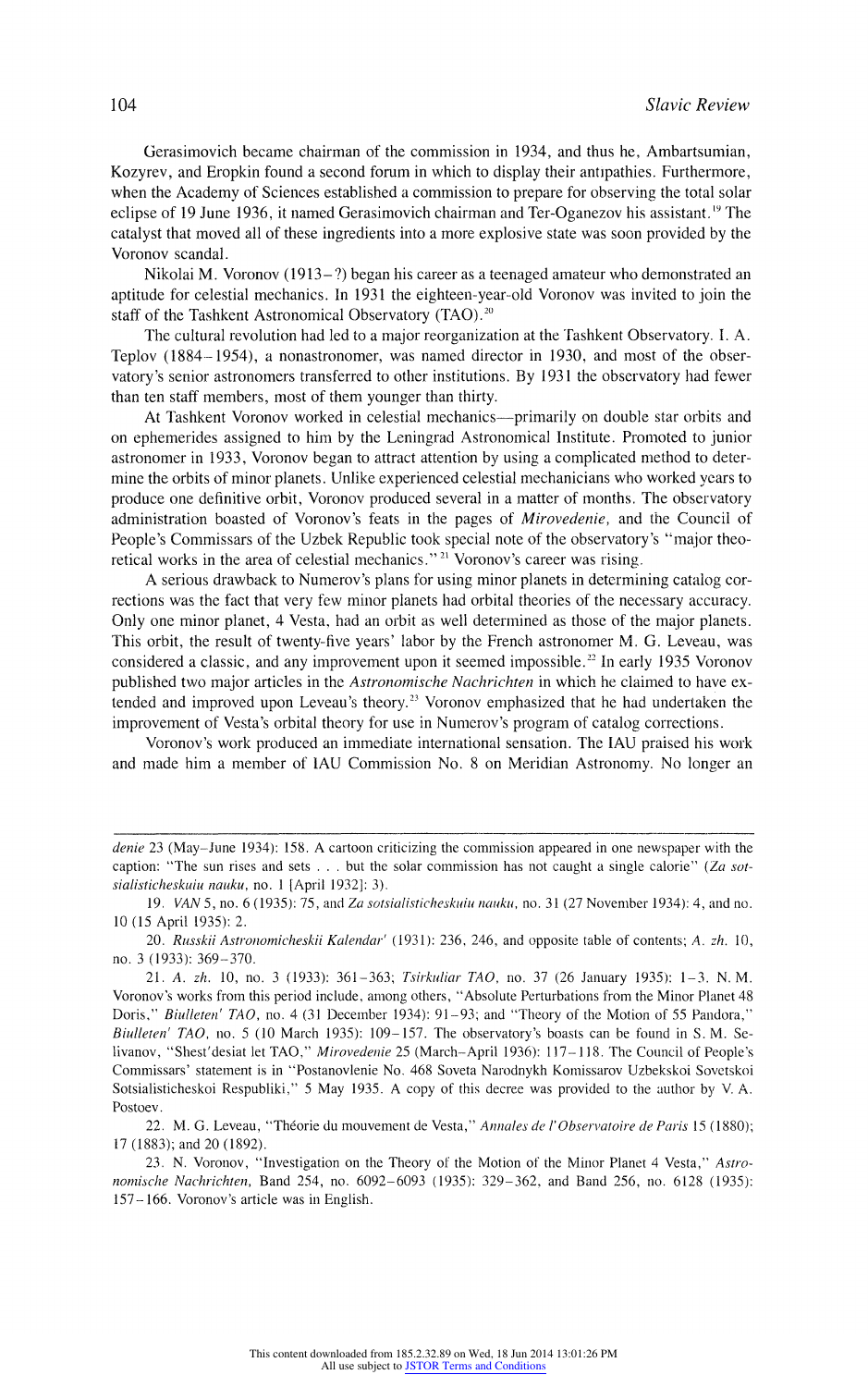anonymous amateur astronomer, Voronov had become an internationally recognized specialist in less than four years. In early 1935 Gerasimovich invited Voronov to come to Pulkovo as a scientific specialist in the theoretical sector run by Naum 1. Idel'son (1885- 1951). Immediately after his arrival Voronov published his new work on the orbital theory of the minor planet 13 Egeria, and once again he stated that he had developed this new theory to aid in determining systematic catalog errors.<sup>24</sup>

In 1935 the Academy of Sciences awarded Voronov his kandidat's degree "without defense of a dissertation." Then, on 20-24 May, Voronov presented a paper concerning the orbital theories for Jupiter, Saturn, Uranus, and Neptune to the Conference on Celestial Mechanics and Theoretical Astronomy. The paper produced such an impression that Numerov compared Voronov to Leveau and the famous astronomers Simon Newcomb and George William Hill.<sup>25</sup>

Voronov's career came to a sudden halt, however, with the following announcement in the February 1936 issue of the Poulkovo Observatory Circular:

To my greatest regret I have to announce that my paper on the minor planet (13) Egeria... has been written by me in a state of great mental fatigue, approaching the state of a nervous breakdown, and that all of its results . . . are erroneous and should not be taken into consideration.<sup>26</sup>

Voronov's apparently brilliant career was a hoax. Idel'son, speaking in October 1936 at a meeting organized by the Academy of Sciences, stated that he had had suspicions concerning Voronov from an early date but that he "did not have the temperament to act against him [Voronov] openly when everyone was talking about his exceptional talent."<sup>27</sup> Gerasimovich officially dismissed Voronov on 9 March. Voronov's superior, Idel'son, submitted his resignation the same day, but Gerasimovich refused to accept it. After a brief interval working at the Stalinabad Observatory, Voronov was drafted into the Red Army and was never heard from again.<sup>28</sup>

At the height of the Voronov scandal, Gerasimovich discovered a way to rid himself of Kozyrev and Eropkin. During a 1935 expedition to Mt. Elbrus, Kozyrev and Eropkin had appar-

24. Gnevyshev, "Sversheniia i trevogi Pulkova," 350; A. zh. 13. no. 3 (1936): 265; Dadaev, "Astronom tragicheskoi sud'by," 55-56; and notes from interview conducted by N. S. Kardashev with Iu. M. Slonim, 3 April 1989, in Tashkent. These notes were given to me by Kardashev. Voronov had worked at Pulkovo as a praktikant in 1934 (see Arkhiv AN SSSR, f. 708 [Kostinskii], op. 3, ed. khr. 35, 1. 69, 70, and 72). Both Slonim, who was on the staff of the Tashkent Observatory in the 1930s, and Gnevyshev attribute the invitation to Pulkovo directly to Gerasimovich. According to Gnevyshev, both Numerov and another well-known celestial mechanician, M. F. Subbotin (1893-1966), enthusiastically supported Voronov's transfer to Leningrad. Voronov's paper on 13 Egeria is "The Theory of the Minor Planet (13) Egeria (first paper)," Poulkovo Observatory Circular, no. 14 (March 1935): 25, and no. 16 (December 1935): 4-29.

25. VAN 5, no. 7-8 (1935): 103. Gerasimovich was on the Academy of Science's qualifications committee charged with granting degrees in the physical sciences. B. V. Numerov, "Konferentsiia po teoreticheskoi astronomii i nebesnoi mekhaniki," Mirovedenie 24 (July-August 1935): 238.

26. "Concerning the Minor Planet (13) Egeria," Poulkovo Observatory Circular, No. 17, February 1936. The title of this periodical was in English.

27. Statements by N. I. Idel'son in "Preniia," in "Materialy sessii Fizicheskoi gruppy Akademii Nauk SSSR po voprosam organizatsii astronomii, 23-30 oktiabria 1936 g.," Izvestiia AN SSSR, Otdelenie matematicheskikh i estestvennykh nauk, seriia Fizicheskaia, No. 6 (1936): 753-755. The details of Voronov's downfall are documented in "Doklad prof. N. I. Idel'sona, pis'ma-otzyvy inostr. uchenykh i perepiska po delu N. M. Voronova o fal'sifikatsii nauchnoi raboty," Arkhiv AN SSSR, f. 703 (Pulkovo), op. 1 (1936), ed. khr. 58, 1. 1-42, as cited in Eremeeva, "Zhizn' i tvorchestvo Borisa Petrovicha Gerasimoviclha," 292. 1 did not have access to most of f. 703 in the Arkhiv AN SSSR and instead used Eremeeva's work to document its contents.

28. "Perepiska po lic'hnomiiu sostavu," Arkhiv AN SSSR, f. 703, op. 1 (1936), ed. khr. 55, 1. 5 and 7, as cited in Eremeeva, "Zhizn' i tvorchestvo Borisa Petrovicha Gerasimovicha," 292. "Materialy sessii Fizicheskoi," 756.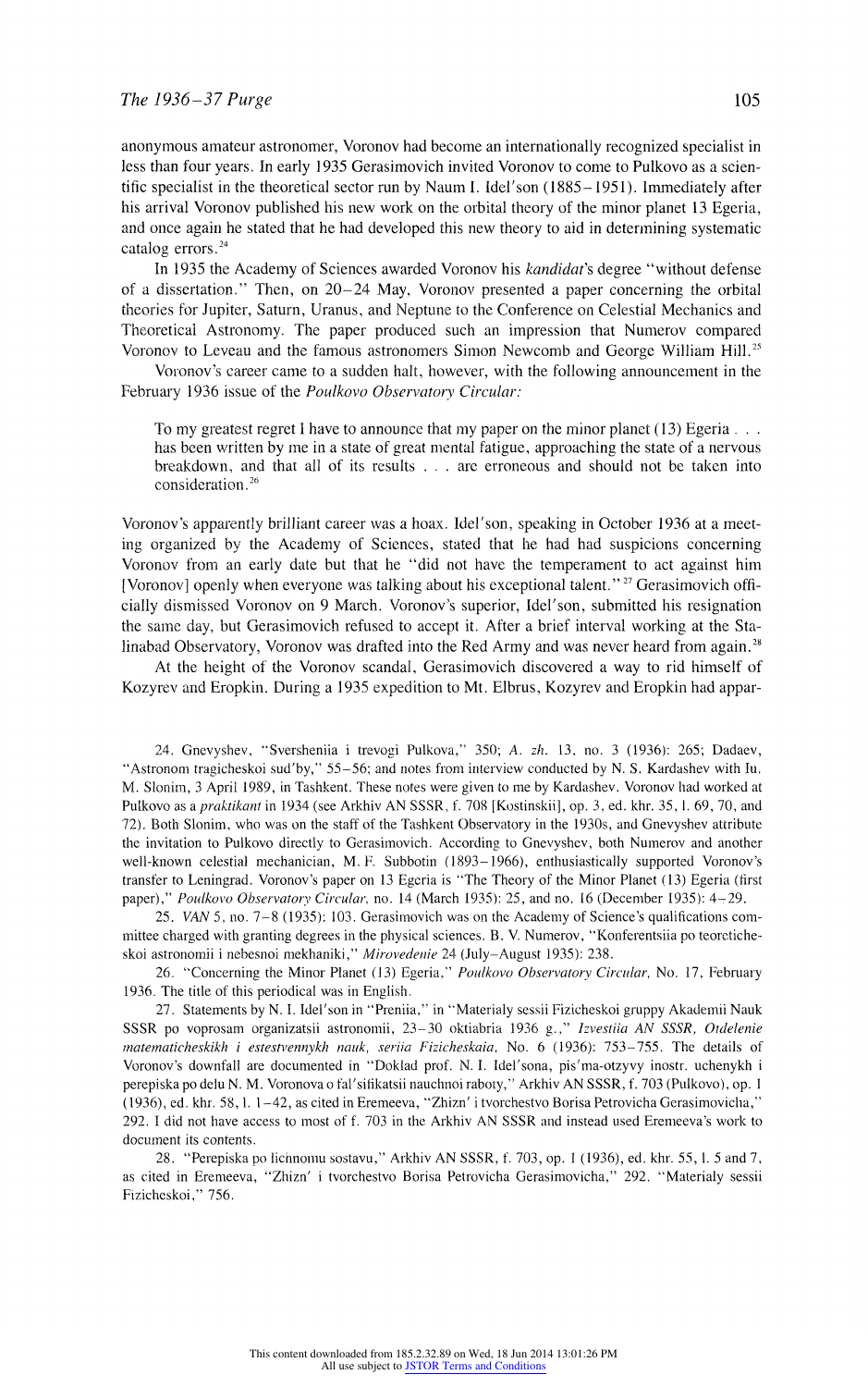ently each received two salaries: one from Pulkovo and one from the Academy of Sciences. On 8 March only one day before dismissing Voronov, Gerasimovich used this circumstance as grounds to dismiss Kozyrev and Eropkin.29

The Academy of Sciences had already noted the tense situation at Pulkovo and in November 1935 had sent a commission to investigate. On 2 February 1936. the academy's permanent secretary, N. P. Gorbunov, asked Gerasimovich to respond to an article in which Ambartsumian and Eropkin had accused the Pulkovo director of being influenced by foreign science, of acquiring outdated foreign equipment, and of other failings. Two months later, in May 1936, Gerasimovich offered to resign his post, but the academy did not accept his resignation. $30$ 

Meanwhile, questions were, evidently, being asked about the Tashkent Observatory, where Voronov had worked "undetected" for more than three years. Although coincidence cannot be ruled out, it is nevertheless striking that the Tashkent director, Aleksandr I. Postoev (1900-1977), was arrested in February 1936, almost simultaneously with Voronov's unmasking, while on a trip to Leningrad.<sup>31</sup> As Postoev later recalled, "Early in 1936 my career came abruptly to an end: I was arrested, accused of membership in a counterrevolutionary group (imaginary) and of 'counterrevolutionary intentions' and without any legal proceedings sent to a concentration camp."<sup>32</sup> Although Postoev's arrest was certainly the most dramatic event to occur in the immediate aftermath of the Voronov scandal, two other events are worth noting: First, while Numerov had corresponded extensively with Schlesinger and W. J. Eckert of Columbia University throughout 1935, on 15 February 1936 the Numerov portion of the correspondence ended with a letter to Eckert. The Second All-Union Astrometry Conference, which took place in April at Pulkovo, is the second event indicating that the positions of Numerov and other senior Leningrad astronomers may have been intentionally undermined. Gerasimovich, Dneprovskii, and Iashnov delivered the main papers devoted to the Catalog of Faint Stars, but their proposals met with greater criticism than they had previously.<sup>33</sup> In fact, the entire catalog project appears to have been called into question.

On 28 April 1936 a Harvard eclipse expedition, led by Donald Menzel, arrived in the Soviet Union. For the first ime since before World War I, large numbers of foreign astronomers converged on the Soviet Union; they were to observe a total solar eclipse on 19 June. In May Gerasimovich and five other members of the Pulkovo staff accompanied the Harvard expedition to the observation site near Orenburg.<sup>34</sup>

Kozyrev and Eropkin apparently used the Voronov scandal and Gerasimovich's absence to begin a campaign for their reinstatement and for Gerasimovich's dismissal. This campaign took place on the pages of Leningradskaia pravda, which made the Voronov scandal public in a 4 June article. Leningradskaia pravda blamed Pulkovo Observatory and, in particular, Gerasimovich for this scandal and characterized Pulkovo as an institution with no interest in training young Soviet cadres. The article accused the observatory of inviting Voronov to join its staff only because his

29. "Perepiska c Prezidiumom AN SSSR . . . ob obrazovanii Astrosoveta," Arkhiv AN SSSR, f. 703, op. 1 (1936), ed. khr. 25, 1. 19, as cited in Eremeeva, "Zhizn' i tvorchestvo Borisa Petrovicha Gerasimovicha," 285; Gnevyshev interview; and Front Nauki i tekhniki, no. 2 (1936): 132.

30. Eremeeva, "Zhizn' i tvorchestvo Borisa Petrovicha Gerasimovicha," 291-292. Arkhiv AN SSSR, f. 703, op. 1 (1936), ed. khr. 25, 1. 15-20, as cited in ibid., 291. This article apparently existed in manuscript form only.

31. Slonim interview; *Tsirkuliar TAO*, no. 66, 25 April 1937; and A. zh. 13, no. 3 (1936): 284. A. I. Postoev had replaced I. A. Teplov as director of TAO on 7 January 1935. Unlike Teplov, Postoev was a true scientist who had studied at the Leningrad Astronomical Institute.

32. "Excerpt of letter received from Prof. Postoiev [sic], January 6, 1946," Shapley papers.

33. Numerov to Eckert, 15 February 1936, Schlesinger papers. M. S. Zverev, "Nikolai Ivanovich Dneprovskii," IAI 15, 1980, 52-53; and VAN 6, no. 8-9 (1936): 43-47.

34. Florence Menzel to H. Shapley, 30 April 1936, Shapley papers; Menzel to Shapley, 4 May 1936, Shapley papers; Menzel to Shapley, May 1936 (undated, on train to Ak-Bulak), Shapley papers; and Gnevyshev interview.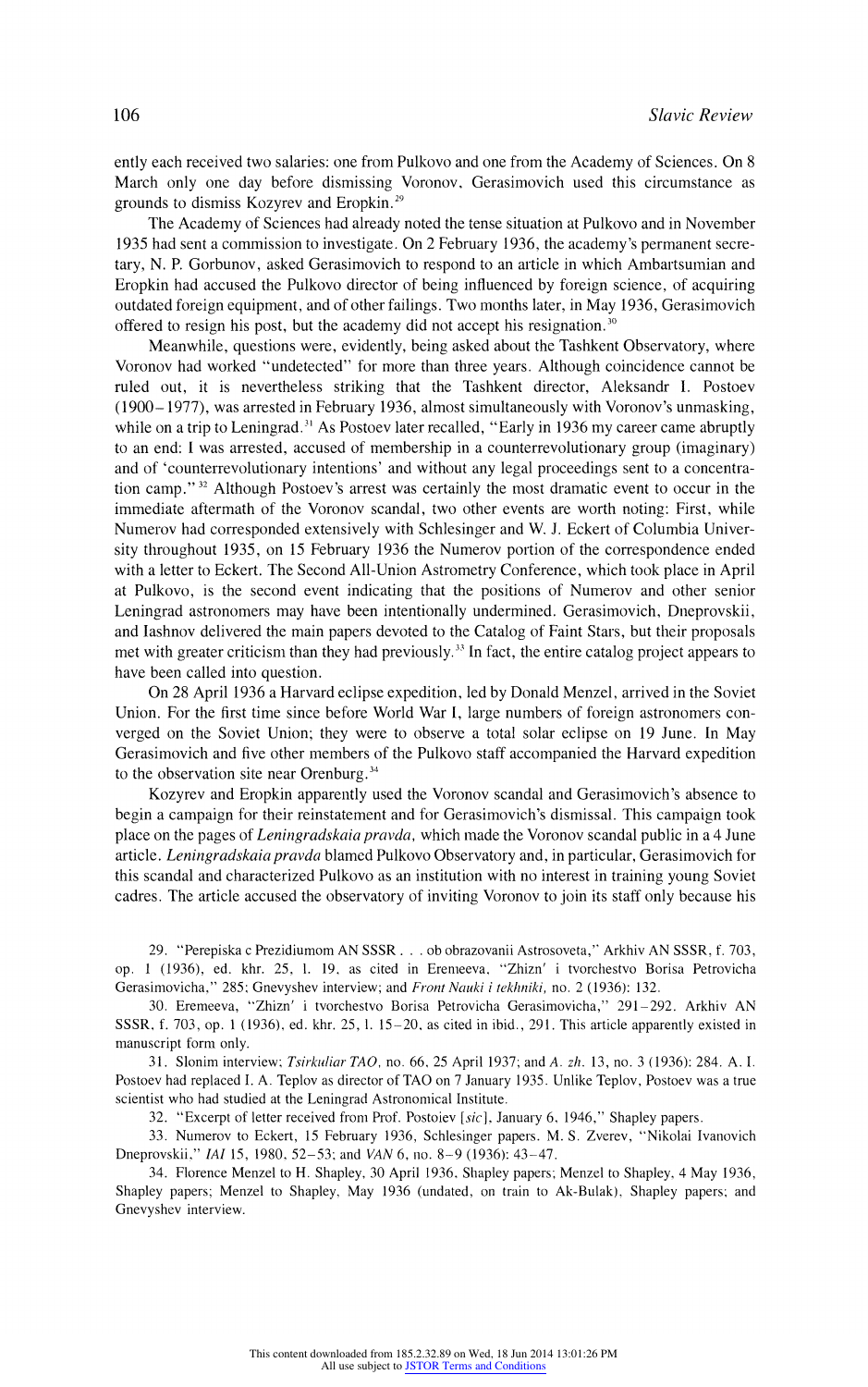work had acquired a "foreign stamp" by being published in a German journal. To the newspaper, those "who have pretensions of enjoying authority" at Pulkovo and Tashkent (i.e.. the observatory directors) were simpletons who were guilty of inexcusable gullibility.<sup>35</sup>

Gerasimovich never mentioned this article to Menzel. He did, however, describe the problems he had been having with Ambartsumian, Eropkin, and Kozyrev and expressed his wish to be invited to revisit he Harvard observatory. Without explaining the reasons, Gerasimovich canceled a trip to Tashkent that he had invited Menzel to take after the eclipse.<sup>36</sup>

In a second, stronger attack on Pulkovo on 18 July Leningradskaia pravda declared that the time had come to uncover the roots of Voronovshchina. To the newspaper Pulkovo's main failing was servility to foreign science. In 1933, the article noted, only three out of seventy-five Pulkovo publications had been printed in Russian.<sup>37</sup> According to the newspaper, such a rush to imitate foreign things had been bound to lead to scandals.

By this time a court had ordered that Kozyrev and Eropkin be reinstated.<sup>38</sup> Leningradskaia pravda described this event and asked why Gerasimovich wanted to suppress these young astronomers. It also asked why Ambartsumian had been forced to leave Pulkovo in 1933 and quoted Ambartsumian as stating that "the observatory leadership does not pursue scientific goals, but rather aims at creating a big splash and bang." The article emphasized Gerasimovich's temper in dealing with his graduate students.

This second attack appeared while Menzel was in Moscow, preparing to depart for Europe. He did not see the article himself, but a New York Times correspondent told him that his "Russian friend" was having trouble because of alleged inefficiency.<sup>39</sup>

Leningradskaia pravda's second article linked Pulkovo to a general campaign against the Academy of Sciences that had begun in July 1936 with a series of articles in Pravda attacking Academician Nikolai N. Luzin for servility to foreign science.<sup>40</sup> Leningradskaia pravda, for its part, saw Voronovshchina as a prime example of rampant Luzinism.

In response to the *Pravda* articles, the Academy of Sciences organized a commission to investigate the situation in the various scientific disciplines but the presidium appointed to the commission some of the very people who had been denounced in the press. Gerasimovich was appointed to the subcommission charged with searching for Luzinism in physics. At the same time, the investigating commission sent to Pulkovo the previous November announced conclusions in which, despite noting some "abnormal phenomena," it defended Gerasimovich. This commission found that Leningradskaia pravda had given a distorted picture of the situation at the observatory. The academy also gave Gerasimovich and Evgenii Ia. Perepelkin awards for their work in preparing for the  $19$  June solar eclipse.<sup>41</sup>

35. Gnevyshev, "Sversheniia i trevogi Pulkova," 350. D. Slaventantor, "Lestnitsa slavy," Leningradskaia pravda, 4 June 1936, 3; and Kozyrev interview.

36. Struve, "About a Russian Astronomer," 381; and D. H. Menzel, "Material on Eclipse Expedition to USSR and B. Gerasimovich," folder 9, D. H. Menzel papers, Special Collections, Penrose Library, University of Denver. The latter is a transcript of an oral statement made by Menzel in the early 1950s.

37. D. Slaventantor, "Rytsary rabolepiia," Leningradskaia pravda, 18 July 1936, 3. Just two years earlier Shapley had complimented Gerasimovich on his efforts to publish Pulkovo publications in English; he noted that this practice was "certainly to the advantage of your observatory." See Shapley to Gerasimovich, 25 July 1934, Shapley papers.

38. Gnevyshev interview.

39. Struve, "About a Russian Astronomer," 381; and Menzel, "Material on Eclipse Expedition to USSR and B. Gerasimovich."

40. Pravda, 2 July 1936, 3; 3 July 1936, 3; 9 July 1936, 3; 10 July 1936, 3; 12 July 1936, 3; 14 July 1936, 3; 15 July 1936, 4; and 6 August 1936, 1. See also Aleksey E. Levin, "Anatomy of a Public Campaign: 'Academician Luzin's Case' in Soviet Political History," Slavic Review 49 (Spring 1990): 90-108.

41. VAN 6, No. 8-9 (1936), 93; "Vyvody Komissii Prezidiuma AN SSSR o polozhenii del v Pulkovskoi observatorii," Arkhiv AN SSSR, f. 703, op. 1 (1936), ed. khr. 8,1. 3, 4, and 10-20, as cited in Eremeeva, "Zhizn' i tvorchestvo Borisa Petrovicha Gerasimovicha," 293; and VAN 6, no. 8-9 (1936): 98.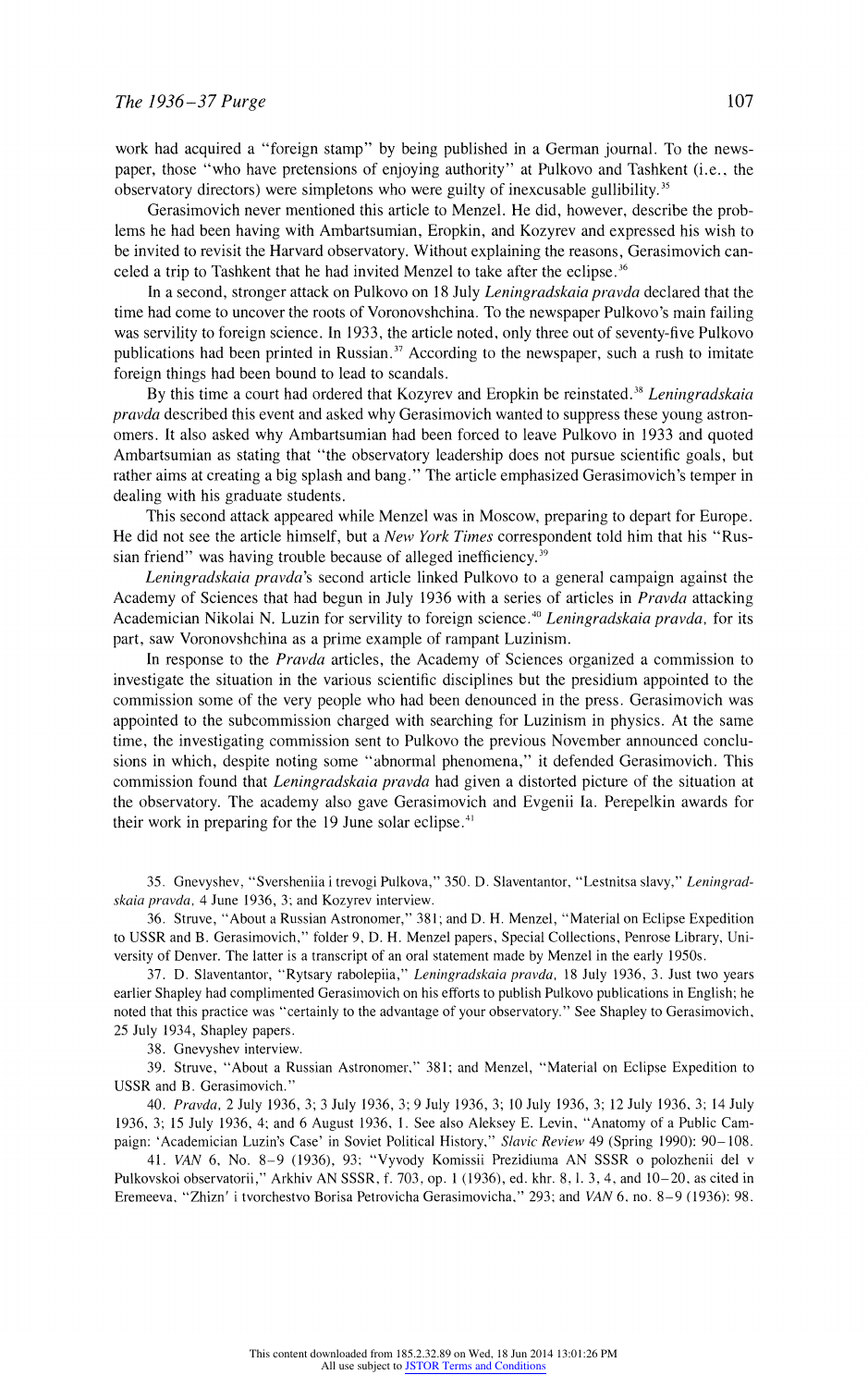Meanwhile, on 27 August, Leningradskaia pravda launched a third attack on Pulkovo.<sup>42</sup> This third article accused Gerasimovich of trying to cover up the Voronov scandal and identified the observatory's asistant director for administrative affairs, B. A. Shigin, as a counterrevolutionary Trotskyite-Zinovievite agent. (In response to this article and against Gerasimovich's wishes, the Academy of Sciences removed Shigin and replaced him with N. I. Favorskii.<sup>43</sup>) The rest of the observatory staff did not fare much better. According to the newspaper, staff members were chosen not on the basis of scientific merit, but on the basis of their willingness "to sing in unison" with the observatory administration. Characterizing Pulkovo as a "stifling academic nest" where even the party group was guilty of doing too little too late, the article concluded by declaring, "it is time, finally, to bring true Bolshevik order to Pulkovo."

While public criticism of Pulkovo increased, a graduate student who had failed a kandidat exam in celestial mechanics, administered by Numerov, wrote a denunciation of Numerov in which he cited the astronomer's foreign contacts. The secretary of the Pulkovo party group supported the denunciation.<sup>44</sup>

The NKVD began its investigation by questioning several of Nurnerov's colleagues, including Kozyrev and the physicist Petr 1. Lukirskii (1894-1954). both of whom warned Numerov of his impending arrest. Numerov had paid no heed to these warnings, however, and was arrested at his home on the evening of 20 October 1936. The NKVD conducted a search and took Numerov away for questioning. Numerov assumed his arrest had resulted from simple misunderstanding, and he left assuring his family that he would return soon.<sup>45</sup>

Numerov's hopes for a swift release vanished quickly. After severe beatings he signed a fabricated ocument in which he confessed to being the organizer of a counterrevolutionary group of astronomers and geophysicists that had cooperated with German fascists and had engaged in wrecking. spying, and terror since 1929 (since, that is, the time of his last trip to Germany).<sup>46</sup> The confession listed Numerov's colleagues—virtually the entire Leningrad astronomy community-as conspirators.

The night of 6-7 November turned out to be the night of long knives for Pulkovo. Six astronomers were arrested: Innokentii A. Balanovskii (1885-?), lashnov, Kozyrev, Nikolai V. Komendantov (1895-?), Vera F. Gaze (1899-1954), and Idel'son. On 4 December the NKVD arrested both Dneprovskii and Eropkin, and on 10 February 1937 it arrested Pulkovo's scientific secretary, Maksimilian M. Musselius (1884–1938?). Perepelkin was arrested on 11 May 1937.<sup>47</sup>

In Tashkent he NKVD did not lag behind its Leningrad counterpart. In December it arrested Vladimir P. Shcheglov (1904-1985), V. E. Surovtsev (1890- 1938), Nikolai I. Ivanov

42. A. Nezhdanov and D. Slaventantor, "Eshche raz o pulkovskikh nravakh," Leningradskaia pravda, 27 August 1936, 3.

43. "Perepiska po lichnomu sostavu," Arkhiv AN SSSR, f. 703, op. 1 (1936), ed. khr. 55, l. 41, as cited in Eremeeva, "Zhizn' i tvorchestvo Borisa Petrovicha Gerasimovich," 293.

44. Events leading up to Numerov's arrest are described in the Numerova interview; in losif S. Shklovskii, "Nevydumannye rasskazy," Energiia, no. 6 (1988): 41-42; and in L. Sidorovskii, "Zvezdy i terni," Smena, 31 March 1989, 2. The graduate student is not identified. The secretary of the Pulkovo party group appears to have been Moris S. Eigenson (1906-1962). Recall that Leningradskaia pravda had criticized the Pulkovo party group for inaction.

45. Shklovskii, "Nevydumannye rasskazy," 42; Sidorovskii "Zvezdy i terni"; and Numerova interview.

46. B. V. Numerov to the presidium of the Academy of Sciences, 13 July 1937. A. B. Numerova gave me a copy of this letter.

47. Kozyrev interview; Sidorovskii, "Zvezdy i terni"; Shklovskii, "Nevydumannye rasskazv," 41; interview with B. 1. and Iu. 1. Eropkin, 16 January 1938; F. N. Kozyrev, "K biografiiu Nikolaia Aleksandrovicha Kozyreva," unpublished manuscript (author's collection), 3-4; and V. N. Bleer to V. K. Abalakin, 10 March 1989. (V. N. Bleer is the assistant director of the KGB for the Leningrad province. A copy of this letter was provided to me by Viktor K. Abalakin.) Kozyrev was arrested at a dance celebrating the nineteenth anniversary of the October Revolution. Balanovskii and Iashnov apparently were arrested in their apartments in the main observatory building at Pulkovo.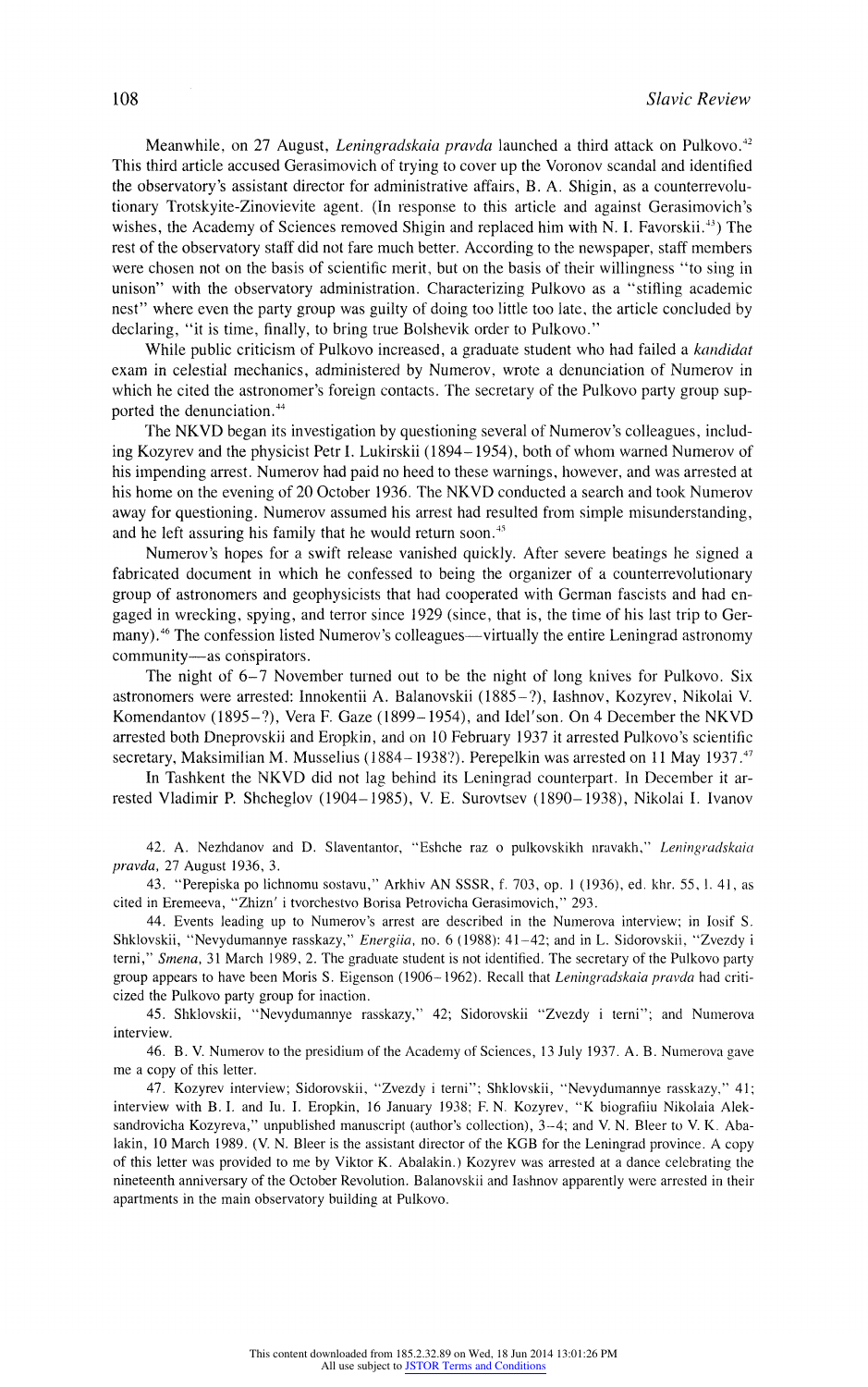(1902-1938?), Vladimir I. Kozlov (1904-1940), and Sergei M. Selivanov (1890-?). Following these arrests only three astronomers were left in Tashkent.<sup>48</sup>

As 1937 dawned, Gerasimovich was director of a nearly deserted institution. His correspondence with Shapley gives no clue to the events during the last months of 1936. In response to Gerasimovich's request, Shapley sent a letter inviting Gerasimovich to spend the spring 1937 semester at Harvard. In his reply, written in January 1937, Gerasimovich thanked Shapley for the invitation, but he alluded to "heavy administrative duties  $\ldots$  and other agreable [sic] and disagreable  $[sic]$  tasks consuming much of my time" and making it difficult to determine whether he would be able to leave Pulkovo.<sup>49</sup>

On 28 January 1937 Favorskii sent a denunciation of Gerasimovich to the vice-president of the Academy of Sciences, G. M. Krzhizhanovskii (1872-1959). Favorskii accused Gerasimovich of "softness" toward the wives of the arrested astronomers. In addition. Favorskii accused Gerasimovich of insufficient zeal, at a meeting held at the observatory that day, in supporting the sentence against Georgii L. Piatakov (1890-1937) and others found guilty in the recently concluded trial of the Anti-Soviet Trotskyite Center.<sup>50</sup>

Research at the observatory soon stopped. Balanovskii had been in charge of Pulkovo's contribution to the international (primarily German) Astronomische Geseilschaft catalog; Dneprovskii and Iashnov were the observatory's two leading astrometrists; and Perepelkin was the driving force behind the solar service. No other astronomers inthe Soviet Union could immediately fill these voids. Moreover, Gerasimovich delayed finding replacements for the arrested astronomers in the hope that they would soon be released.<sup>51</sup>

The Academy of Sciences sent several rnore commissions to investigate the situation at Pulkovo. The sixth and final commission was chaired by Vasilii G. Fesenkov (1889-1972), director of the Shternberg State Astronomical Institute (GAISh) and head of the Astronomy Council of the Academy of Sciences. According to Fesenkov, the only commission member who favored reaching negative conclusions regarding the situation at Pulkovo was Ter-Oganezov.<sup>52</sup> Ter-Oganezov later complained in *Mirovedenie* that:

To this time we do not know what opinion the Academy of Sciences held concerning the . . . conclusions of the commission investigating the observatory. We know only that . . . some sort of draft resolutions . . . [were prepared and given to] V. G. Fesenkov for editing. [Fesenkov] . . . at his own risk and peril, considerably softened the draft, throwing out the . . . political accusations. But even in this emasculated form the resolutions turned out to be just "wasted paper."<sup>53</sup>

If, as seems apparenit, the academy wished to shield Gerasimovich, events were making this more and more difficult. Early in 1937 Stalin launched a canmpaign against the academy's most prominent member, Nikolai I. Bukharin (1888–1938). The academy's *aktiv* held a general meeting 27-29 March 1937 devoted to the "corrupt wrecking work carried out in the Academy of Sciences by Bukharin," whose influence was said to extend throughout the academy.<sup>54</sup> The meeting took particular notice of the Division of Mathematical nd Natural Sciences, where

48. Slonim interview.

49. H. Shapley to B. P. Gerasimovich, 23 November 1936, Shapley papers; and B. P. Gerasimovich to H. Shapley, 4 January 1937, Shapley papers.

50. 'Short Biography of B. P. Gerasimovich," Arkhiv AN SSSR, f. 411. op. 6, ed. khr, 721, 1. 29-30, as cited in Eremeeva, "Zhizn' i tvorchestvo Borisa Petrovicha Gerasimoviclha," 294. As was true with f. 703, 1 did not have access to f. 411.

51. Eremeeva, "Zhizn' i tvorchestvo Borisa Petrovicha Gerasimovicha," 293-294.

52. Ibid., 294. According to V. A. Bronshten, both N. P. Gorbunov and V. G. Fesenkov tried to reduce Ter-Oganezov's accusations to nothing. Memorandum to Robert McCuitcheon from V. A. Bronshten, 28 October 1987.

53. V. T. Ter-Oganezov, "Za iskorenie do kontsa vreditel'stva na astronomicheskom fronte," Mirovedenie 26, no. 6 (December 1937): 375.

54. "Fevral'skii plenum TsK VKP (b) i nashi zadachi," VAN 7, no. 4-5 (1937): 8.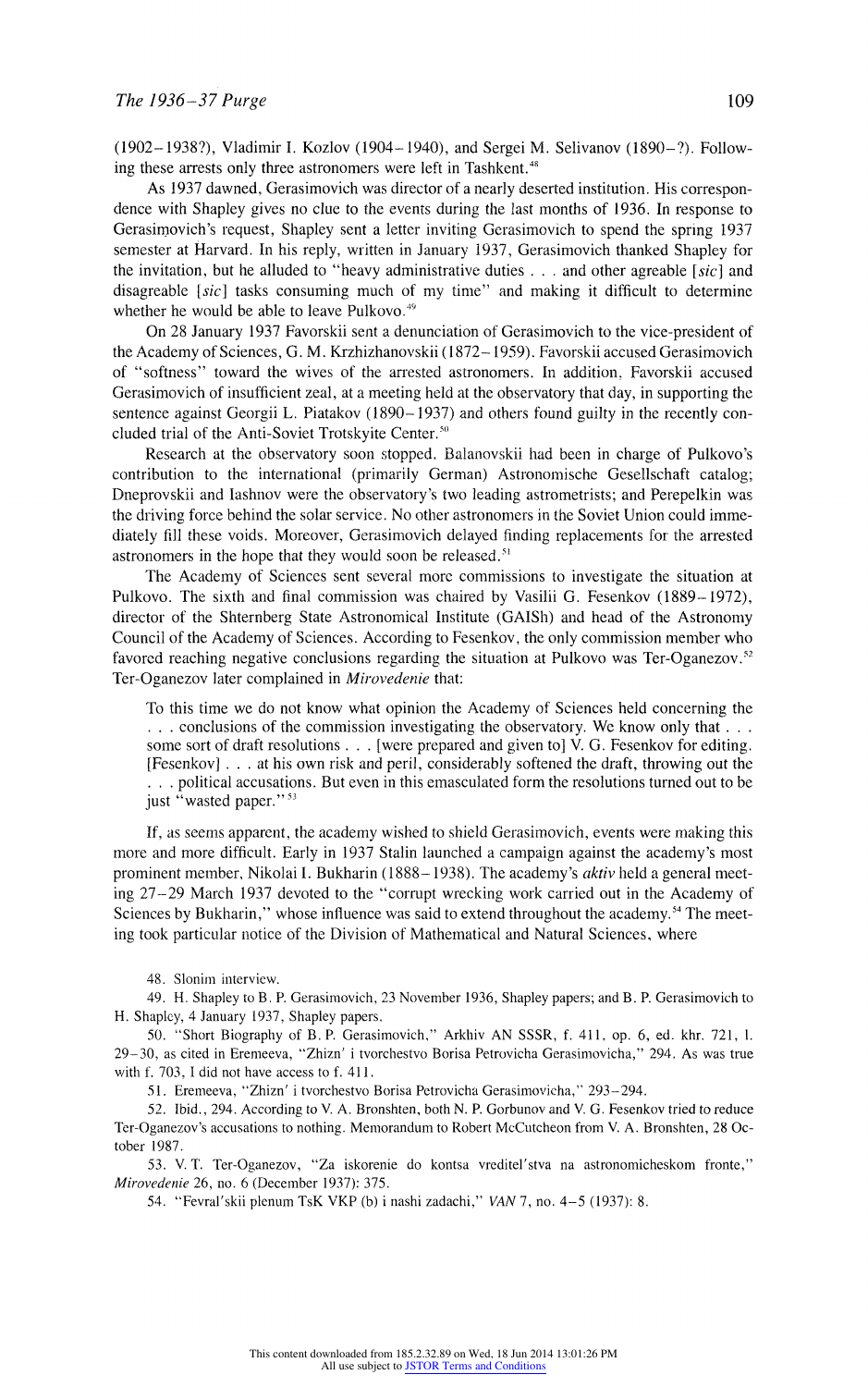One need look only at . . . Pulkovo, where a united counterrevolutionary organization had drawn a significant number of scientific workers into its orbit. . . . The presentation made to the *aktiv* by the director of this observatory, B. P. Gerasimovich, was completely unsatisfactory. Evidently, he has a perverted understanding of the Soviet principle of *edi*nonachalie, and to this day he has not drawn all the necessary lessons from the wrecking activities of the former observatory employees."

Just before this meeting Gerasimovich had sent a telegram to Shapley regarding his proposed visit to Harvard. The telegram stated tersely, "Regretting thanking cannot go." 56

The pressure on Gerasimovich continued to mount, and he offered his resignation for a second time on 20 April 1937. The academy presidium again refused to accept his offer, and on 8 June it asked him for his thoughts on how to improve the situation at Pulkovo. Ter-Oganezov declared angrily that "in response to his [Gerasimovich's] impudent declaration of his desire to resign, the academy passed a resolution asking him to stay on as director. Thus not only was he not punished, he even received moral support, which he used to manifest even further his despotism and wrecking."<sup>57</sup> Ter-Oganezov loudly denounced Gerasimovich for sabotage at the May plenum of the Astronomy Council.<sup>58</sup>

Gerasimovich was arrested on 28 June 1937. No suitable replacement was left in Leningrad, so the Academy of Sciences summoned Sergei I. Beliavskii (1883-1953) from Pulkovo's southern station in Simeis to assume the duties of Pulkovo director.<sup>59</sup>

The Astronomy Council met on 26-29 October 1937 to condemn Gerasimovich, Numerov, and the other purged astronomers as "enemies of the people." According to Ter-Oganezov, who delivered the main speech to this meeting, these enemies had disrupted the solar service, failed to give due attention to the training of new cadres, purposely delayed the construction of a new southern observatory, and prevented the Astronomy Council from carrying out the planning of Soviet astronomy for the Third Five-Year Plan.<sup>60</sup> Furthermore, Ter-Oganezov denounced the Leningrad Astronomical Institute for continuing to publish the works of enemies (that is, Numerov and Idel'son) even after their wrecking activities had been unmasked.

M. S. Eigenson gave a detailed description of wrecking in the solar service:

[M. S. Eigenson] pointed to the difficult situation that has developed in the solar service as a consequence of the criminal activities of its former directors, who have now been condemned as enemies of the people. The needs of our country's agriculture were not only not satisfied, they were simply ignored. No results were published. No use was made of amateur observations. The entire organization of work was designed to discredit the solar service, as witnessed by the outflow abroad of the majority of observations made at Soviet observatories and by the collapse of the entire solar network.<sup>61</sup>

Ter-Oganezov used Mirovedenie to amplify his denunciation of the purged astronomers in an article entitled "Za iskorenie do kontsa vreditel'stva na astronomicheskom fronte." Ter-Oganezov now added philosophical errors to the list of Gerasimovich's alleged crimes and held that Gerasimovich was a former Socialist Revolutionary who, in the 1920s, had made counter-

55. Ibid., 11.

56. B. P. Gerasimovich to H. Shapley, telegram received on 19 March 1937, Shapley papers.

57. Arkhiv AN SSSR, f. 411, op, 6, ed. khr. 721, 1. 20, as cited in Eremeeva, "Zhizn' i tvorchestvo Borisa Petrovicha Gerasimovicha," 296. Ter-Oganezov, "Za iskorenie," 375.

58. Ter-Oganezov, "Za iskorenie," 376-377; and V. G. Fesenkov, "O deiatel'nosti Astronomicheskogo Soveta za 1937 g.," A. zh. 15, no. 3 (1938): 93.

59. V. N. Bleer to V. K. Abalakin, 10 March 1989; and Dadaev, "Astronom tragicheskoi sud'by," 64. According to Dadaev, Gerasiniovich was arrested on the train while returning to Leningrad from Moscow. Information on Beliavskii's appointment is in Gnevyshev, "Sversheniia i trevogi Pulkova," 353.

60. "Rezoliutsii, priniatye na plenume Astronomicheskogo Soveta Akademii Nauk SSSR, 26-29 oktiabria 1937 g.," A. zh. 15, no. 1 (1938): 80-81; and "Oktiabr'skaia sessiia Astronomicheskogo Soveta Akademii Nauk," Mirovedenie 26, no. 6 (December 1937): 420.

61. Ter-Oganezov, "Rezoliutsii," 81; and Nikolai Floria, "Plenum Astronomicheskogo Soveta Akademii Nauk SSSR, 26-29 oktiabria 1937 g.," A. zh. 15, no. 1 (1938): 78.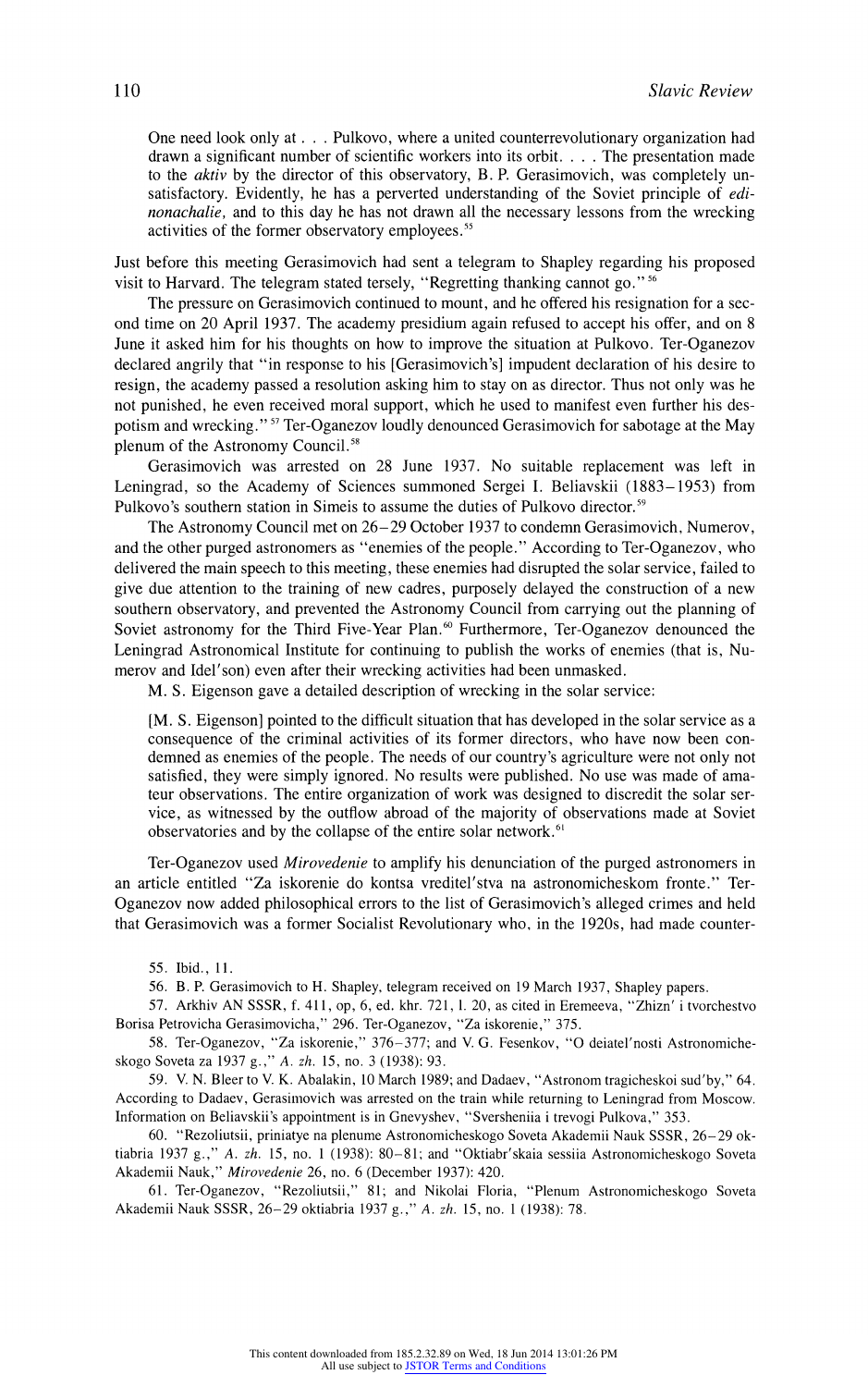revolutionary statements at Khar'kov University during a discussion on the use of Marxist-Leninist methodology in the natural sciences. $62$ 

The Astronomy Council's late entry into the campaign of denunciations did not protect it from reprisals—after all, Gerasimovich and Perepelkin had been on the council presidium. On 15 December 1937 the Academy of Sciences presidium criticized Fesenkov for covering up the wrecking activities of these enemies and removed him from his position as Astronomy Council chairman. (Shortly thereafter he also lost his position as director of the Shternberg Institute.) Moreover, the presidium liquidated the council and replaced it with a less prestigious astronomy group under the chairmanship of Beliavskii.<sup>63</sup>

The Astronomy Council's liquidation in December 1937 marked the end of the purge. Vague rumblings concerning continued wrecking in astronomy echoed through the Soviet press for many months to come, but no more well-known astronomers were arrested.

Between March 1936 and the end of 1937 at least twenty-nine astronomers (and one assistant director for administrative affairs) disappeared (see table). The twenty-nine made up 10 percent o 20 percent of all astronomers in the Soviet Union in 1935. The damage to Soviet astronomy was even higher than this percentage would indicate, however. In a 1938 letter to A. Ia. Vyshinskii, Academician Grigorii A. Shain (1892-1956), director of the Simeis station and, as will be seen, one of the few documented heroes of this sad saga, noted that

The number of actively working astronomers in our country is small (80-90 people), and therefore the arrest of a large group (about twenty people) is very striking. The matter is made worse by the fact that the most outstanding astronomers were among those who were arrested. It would hardly be an exaggeration to state that Soviet astronomy has lost no less than 30 percent of its effective personnel.<sup>64</sup>

In a few cases we now know something about the trials and sentencing of those arrested. Numerov, Dneprovskii, Balanovskii, Kozyrev, Iashnov, Eropkin, Musselius, and Komendantov were all tried by the Military Collegium of the Supreme Court of the Soviet Union in closed session in Leningrad on 25 May 1937. Numerov wrote afterward that "in the course of several minutes, without calling any witnesses . . . without any defense, without hearing the facts," the court sentenced him to ten years' imprisonment plus five additional years' deprivation of politi-

62. Ter-Oganezov, "Za iskorenie," 374. The exact nature of Gerasimovich's alleged statements i unknown, but it was no secret that Gerasimovich held views, such as his support for the theory of the expanding universe, that did not agree with dialectical materialist philosophy. See, for example, B. P. Gerasimovich, Vselennaia pri svete teorii otnositel'nosti (Khar'kov: Ukrainy, 1925).

63. VAN 8, no. 1 (1938): 90; "V Akademii Nauk SSSR," Pravda, 16 December 1937; "V Prezidiume Akademii Nauk SSSR," Izvestiia, 16 December 1937, 6; and G. A. Aristov, "Informatsionnyi biulleten' Gruppy Astronomii Akademii Nauk," A. zh. 15, no. 3 (1938): 302. Fesenkov, supposedly, left the Shternberg institute voluntarily (see A. zh. 17, no. 3 [1940]: 70). V. A. Bronshten, however, believes that Fesenkov was pressured into resigning (memorandum to Robert McCutcheon from V. A. Bronshten, 28 October 1987).

,64. Arkhiv AN SSSR, f. 596, op. 3, ed. khr. 14, 1. 2 [as cited in N. V. Uspenskaia, "Vreditel'stvo v dele izucheniia solnechnogo zatmeniia," Priroda, no. 8, 1989, 87]. At Pulkovo thirteen (46 percent) of twenty-eight senior scientific specialists and scientific specialists on the staff in 1935 were gone by the end of 1937. The situation at Tashkent was even worse: Of nine astronomers, six (67 percent) were gone by the start of 1937.

The situation in Soviet biology and physics in the late 1930s provides an interesting contrast to that in astronomy. According to partial lists compiled by David Joravsky, approximately twenty-two physicists disappeared in 1936- 1938, whereas fifty-nine biologists and agricultural specialists were repressed over the longer interval from 1935 through 1941. According to Joravsky these numbers probably correspond to less than 5 percent of the biology community and more than 2 percent of the physics. The percentage of astronomers repressed appears to be much higher than the percentages of biologists and physicists. See David Joravsky, The Lysenko Affair (Cambridge: Harvard University Press, 1976), 116-117, 317-328, and 385- 386.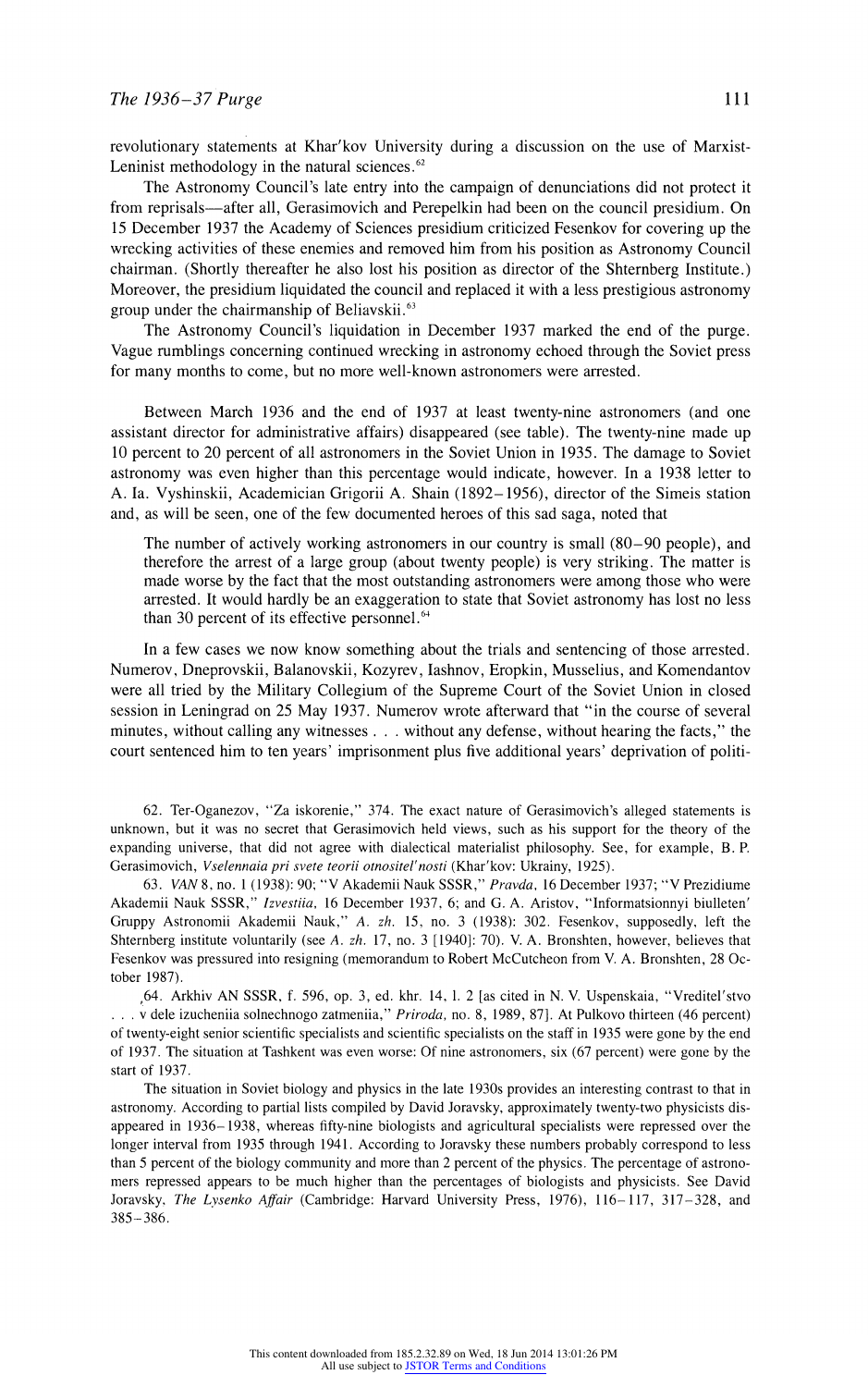| Table. Soviet Astronomers Arrested in 1936–1937 |  |
|-------------------------------------------------|--|
|-------------------------------------------------|--|

| Name                                       | Confi-<br>dence<br>$level*$ | Institute              | Field                            | Fate                                                                  |
|--------------------------------------------|-----------------------------|------------------------|----------------------------------|-----------------------------------------------------------------------|
| I. A. Balanovskii<br>$(1885-?)$            | 4                           | Pulkovo                | Astrometry                       | Ten-year prison sentence.<br>Subsequent fate<br>unknown.              |
| N. F. Boeva<br>$(1890 - 1956)$             | 3                           | AÏ                     | Celestial<br>mechanics           | Later returned to AI.                                                 |
| N. I. Dneprovskii<br>$(1887-?)$            | 4                           | Pulkovo                | Astrometry                       | Ten year prison sentence.<br>Subsequent fate<br>unknown.              |
| D. I. Eropkin<br>$(1908 - 1939)$           | 4                           | Pulkovo                | Astrophysics<br>(solar service)  | Ten-year prison sentence.<br>Executed 20 January<br>1939.             |
| V. F. Gaze<br>$(1899 - 1954)$              | 3                           | Pulkovo                | Celestial<br>mechanics           | Worked with G. A. Shain<br>in Simeis after release<br>in 1940.        |
| B. P. Gerasimovich<br>$(1889 - 1937)$      | 4                           | Pulkovo                | Astrophysics<br>(solar service)  | Executed 30 November<br>1937.                                         |
| P. I. Iashnov<br>$(1874 - 1940)$           | 4                           | Pulkovo                | Astrometry                       | Ten-year prison sentence.<br>Died in prison 29 May<br>1940.           |
| I. N. Iazev $(?)$                          | 2                           | Poltava<br>Observatory | Astrometry                       | Denounced for wrecking.<br>Resumed career in<br>1940s.                |
| N. I. Idel'son<br>$(1885 - 1951)$          | 3                           | Pulkovo                | Celestial<br>mechanics           | Quickly released. On<br>staff at AI in December<br>1939.              |
| N. I. Ivanov<br>$(1902 - circa)$<br>1938)  | 3                           | TAO                    | Astrophysics                     | Apparently died while<br>serving sentence.                            |
| N. V. Komendantov<br>$(1895-?)$            | 4                           | Pulkovo                | Celestial<br>mechanics           | Ten-year prison sentence.<br>Subsequent fate<br>unknown.              |
| V. I. Kozlov<br>$(1904 - 1940)$            | 3                           | TAO                    | Astrophysics                     | Apparently died while<br>serving sentence.                            |
| B. Iu. Kozlovskii<br>(?)                   | 1                           | AI                     | Geodesy                          | Unknown.                                                              |
| N. A. Kozyrev<br>$(1908 - 1983)$           | 4                           | Pulkovo                | Astrophysics<br>(solar service)  | Released from labor<br>camp on 1 January<br>1947.                     |
| I. N. Leman-<br>Balanovskaia<br>$(1881-?)$ | 4                           | Pulkovo                | Astrophysics                     | Five-year camp sentence.<br>Apparently died some-<br>time after 1941. |
| A. V. Markov<br>$(1897-?)$                 | 3                           | AI                     | Astrophysics                     | Resumed career in 1940s.                                              |
| D. O. Mokhnach<br>$(1904 - 1978)$          | $\overline{c}$              | AOLGU <sup>+</sup>     | Astrophysics<br>(solar research) | Disappeared in 1937. Ap-<br>parently survived.                        |
| V. S. Moshkova<br>$(1889 - 1956)$          | 3                           | AI                     | Celestial<br>mechanics           | Later returned to AI.                                                 |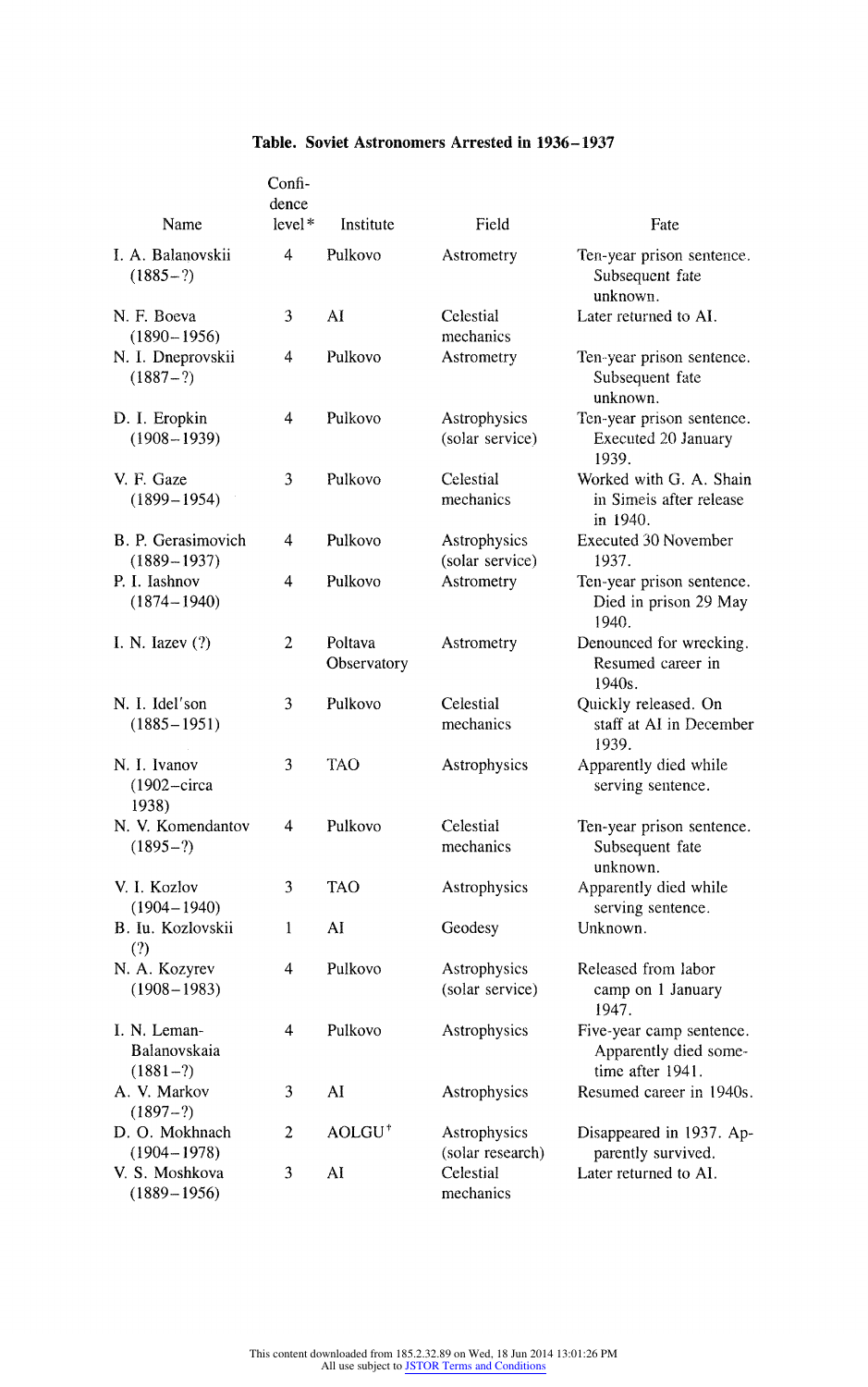| Name                                                | Confi-<br>dence<br>level* | Institute  | Field                            | Fate                                                        |
|-----------------------------------------------------|---------------------------|------------|----------------------------------|-------------------------------------------------------------|
| M. M. Musselius<br>$(1884 - \text{circa})$<br>1938) | $\overline{4}$            | Pulkovo    | Astrometry                       | Executed while serving<br>ten-year prison<br>sentence.      |
| B. V. Numerov<br>$(1891 - 1941)$                    | 4                         | AI         | Celestial<br>mechanics           | Apparently executed in<br>prison on 13 Septem-<br>ber 1941. |
| E. Ia. Perepelkin<br>$(1906 - 1938)$                | 4                         | Pulkovo    | Astrophysics<br>(solar service)  | Executed in prison on<br>13 January 1938.                   |
| A. I. Postoev<br>$(1900 - 1977)$                    | 3                         | <b>TAO</b> | Time service                     | Emigrated to Brazil.                                        |
| M. A. Radynskii (?)                                 | 1                         | AI         | Celestial<br>mechanics           | Unknown.                                                    |
| S. M. Selivanov<br>$(1890 - after$<br>1936)         | 3                         | <b>TAO</b> | Astrophysics                     | Apparently died while<br>serving sentence.                  |
| B. E. Semeikin (?)                                  | $\overline{c}$            | $KAO^*$    | Astrophysics<br>(solar research) | Disappeared in 1936.<br>Subsequent fate<br>unknown.         |
| V. P. Shcheglov<br>$(1904 - 1985)$                  | 3                         | <b>TAO</b> | Astrometry                       | Later released. Named<br>TAO director on 22<br>August 1941. |
| <b>B.</b> A. Shigin (?)                             | 3                         | Pulkovo    | Administration                   | Unknown.                                                    |
| V. E. Surovtsev<br>$(1890 - 1938)$                  | 3                         | <b>TAO</b> | Astrometry                       | Apparently died while<br>serving sentence.                  |
| S. M. Varzar (?)                                    | 1                         | AI         | Celestial<br>mechanics           | Returned to AI in 1940s.                                    |
| I. D. Zhongolovich<br>$(1892-?)$                    | 1                         | AI         | Celestial<br>mechanics           | Reappeared at AI in<br>1937.                                |

## Table (continued)

\* Confidence that astronomer was repressed: 4-arrest confirmed by KGB

3-arrest confirmed by numerous sources

2-arrest strongly suspected based on numerous sources

1-arrest suspected

'Astronomical Observatory of the Leningrad State University

tKhar'kov Astronomical Observatory

cal rights. The remaining astronomers received identical sentences. All were found guilty of crimes against the state under Article 58, sections 6 (espionage), 8 (terror), and 11 (participation in an organization).<sup>65</sup>

Perepelkin did not participate in his own trial, held at the Leningrad Regional Court one month later, on 17 June 1937. The court found him guilty of crimes under Article 58, sections 10

65. Numerova interview; and B. V. Numerov to the presidium of the USSR Academy of Sciences, 13 July 1937. V. N. Bleer to V. K. Abalakin, 10 March 1989. It is possible that even more Leningrad astronomers were tried on this day. The letter cited here gives details only about the astronomers from Pulkovo.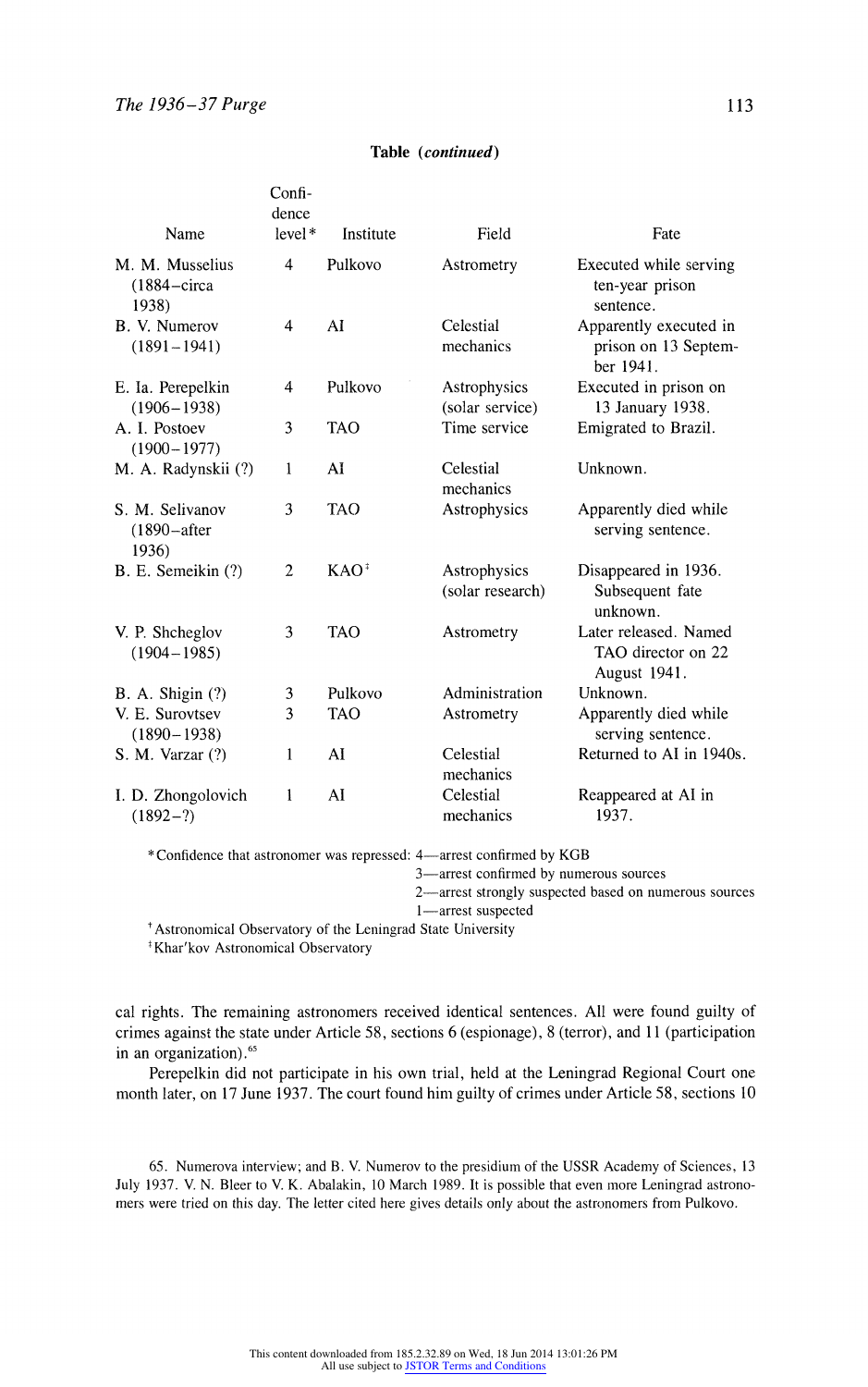(agitation) and 11 and sentenced him to five years' deprivation of liberty plus three additional years' deprivation of political rights.<sup>66</sup>

The arrested astronomers suffered various fates. A few, such as Idel'son, Gaze, Vera S. Moshkova, Nina F. Boeva, A. V. Markov, S. M. Varzar, and Shcheglov, were released within a few years. Idel'son had two careers, celestial mechanics and law, and it is said that he successfully used his second career to defend himself.<sup> $67$ </sup> He was released and returned to the Leningrad Astronomical Institute in December 1939. Shcheglov returned to Tashkent and became director in 1941, whereas Gaze was released in 1940 and began working for Shain in Simeis. Moshkova, Boeva, and Markov all resumed their careers during the mid-1940s.

Postoev had a most peculiar fate. Imprisoned in Leningrad for one year before being sent to Vorkuta, Postoev was released in 1939 and returned to Poltava, the town of his birth. He wrote to Teplov, who once again had become director of the Tashkent Observatory, and asked for permission to return and resume his career. Teplov responded that if Postoev could obtain the necessary residence permit, permission would be granted. Postoev was still in Poltava when the city came under German occupation early in World War II. In 1943 he went to Germany as a "volunteer laborer" along with his wife and son. At the end of the war Postoev found himself marooned as a displaced person in the American zone of Germany. Shapley attempted to find a position for Postoev in the United States, but the United States ultimately refused to grant him an entry visa. In 1952 Postoev emigrated to Brazil, where he worked at the Astronomical and Geophysical Institute in São Paulo until his death in an automobile accident in 1977.<sup>68</sup>

Kozyrev spent two years in the Dmitrovsk Prison before being sent to the Noril'sk Labor Camp. In June 1941 a fellow inmate denounced Kozyrev for statements in which he had, among other things, supported the theory of the expanding universe and disagreed with Fredrich Engels's statement that Isaac Newton was a "deductive ass." As a result, Kozyrev was given an additional fifteen-year sentence. He appealed this new conviction, and the supreme court of the Russian republic responded by commuting the fifteen-year sentence to a death sentence. Fortunately for Kozyrev, the Supreme Court of the USSR rescinded the death sentence-leaving the fifteen-year sentence in force—before it could be carried out.<sup>69</sup>

Meanwhile, Shain had been petitioning, through the president of the Academy of Sciences, Sergei I. Vavilov (1891- 1951), for a review of Kozyrev's case. In March 1945 Kozyrev was transferred from Noril'sk to Lubianka and, on 1 January 1947, was released. He then worked for Shain in the Crimea and later returned to Pulkovo. He devoted the remainder of his life to elaborating his controversial theory of causal mechanics, according to which the flow of time, not nuclear reactions, is the main energy source in stars. In 1958 he became the first person to obtain indisputable observational evidence of volcanic activity on the moon. Kozyrev died in February 1983.70

Most astronomers arrested in 1936-1937 never returned. lashnov died in the Dmitrovka Prison, Orlov province, on 29 May 1940. Eropkin and Musselius both began serving their sen-

- 66. Bleer to Abalakin, 10 March 1989.
- 67. Numerova interview.

68. Letter to Robert McCutcheon from V. A. Postoev, 19 March 1986; 1. A. Teplov to A. I. Postoev, 2 September 1939. A copy of this letter was provided to the author by V. A. Postoev. "Excerpt of letter received from Prof. Postoiev, January 6, 1946"; H. Shapley to Countess Alexandra Tolstoy, 30 November 1948, Shapley papers; A. I. Postoev to H. Shapley, 21 December 1949, Shapley papers; and A. I. Postoev to H. Shapley, 25 June 1950, Shapley papers. See also O. T. Matsuura, "Alexander Postoiev," Ciência e Cultura 29 (September 1977): 1068- 1070.

69. Kozyrev's years in prison and labor camps are described in Kozyrev interview; Kozyrev, "K biografiiu N. A. Kozyreva"; and Shklovskii, "Nevydumnannye rasskazy." Aleksandr Solzhenitsyn describes Kozyrev's experiences in the Dmitrovsk Prison in The Gulag Archipelago (New York: Harper and Row, 1973) 1:484.

70. Kozyrev interview; Kozyrev, "K biografiiu N. A. Kozyreva"; and S. I. Vavilov, G. A. Shain, and A. A. Mikhailov to L. P. Beria, Arkhiv AN SSSR, f. 536, op. 2, ed. khr 17, 1. 1-2. This letter is undated but appears to have been sent in 1944.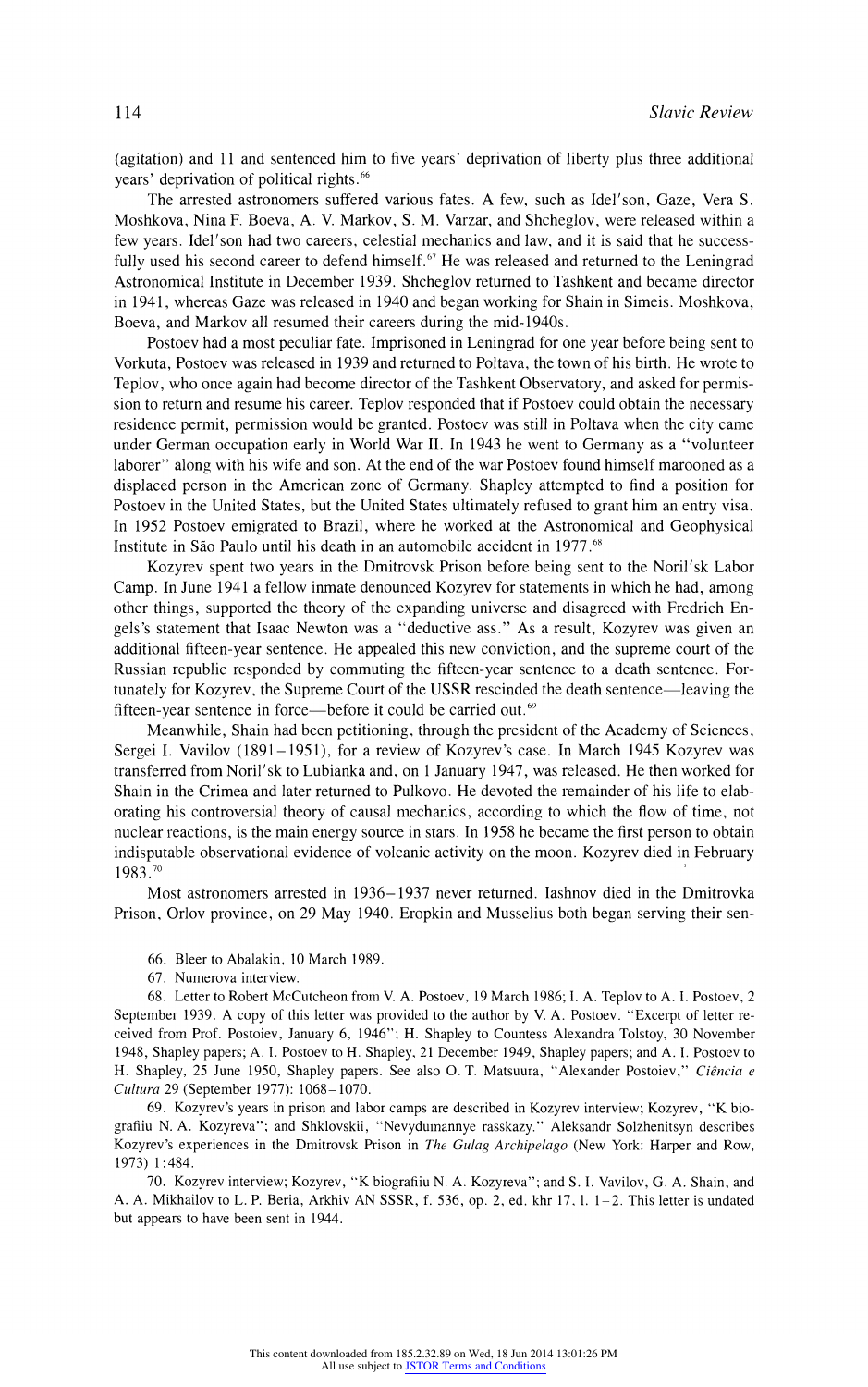tences in prisons in Vologda province, but on 17 January 1938 an NKVD troika sentenced them to be shot for "systematic counterrevolutionary Trotskyite fascist agitation among the prisoners." Similarly, on 25 December 1937 a troika at the Marinskii Corrective Labor Camp, Krasnoiarsk province, found Perepelkin guilty under Article 58, paragraphs 2 (armed rebellion), 8, and 11 and sentenced him to be shot. Perepelkin's sentence was carried out on 13 January 1938, whereas Eropkin was executed on 20 January. In the case of Musselius we know only that "the sentence was carried out." The KGB itself acknowledges that the fates of Dneprovskii, Balanovskii, and Komendantov cannot be determined.<sup>71</sup>

Shain also intervened on behalf of Numerov but was unsuccessful. While in prison, Numerov used a stump of a pencil and scraps of paper to continue his scientific research. Through various routes he sent several articles out of prison, and the Leningrad Astronomical Institute published some without his name. On 25 June 1937 Numerov appealed to the supreme court of the Russian republic for pardon, with no result. On 13 July, following his transfer to the Kresty Prison, he sent a plea to the Academy of Sciences, which his wife smuggled out of the prison in a bundle of laundry. This too went without a reply.<sup>72</sup>

Later in 1937 Numerov was moved to Vladimir, but in March or April 1941 he was brought to the Butyrki Prison in Moscow for further interrogation. By this time the fact that German astronomers had named a minor planet for him had caught the interrogators' particular attention. Held in a common cell, Numerov gave his fellow prisoners popular lectures on current astronomy topics. By this time he had managed to write a mathematics textbook and many other new works. Later that spring or summer Numerov was transferred again—this time to Orel.<sup>73</sup>

On 13 September 1941 the Supreme Court of the Soviet Union reconsidered Numerov's case and handed down a new sentence. The details of the court's decision are not known, but Numerov vanished after this date. With invading German forces approaching Orel, Numerov was probably sentenced to death.<sup>74</sup>

Finally on 30 November 1937 the Military Collegium of the Supreme Court of the Soviet Union, meeting in Leningrad, found Gerasimovich guilty "of having been a member of a fascist, terrorist spying and wrecking organization since 1931, of conducting wrecking activities in the area of solar eclipse studies, of having prepared a terrorist act directed against the leaders of the party and government, and of having on two occasions transmitted espionage materials to foreign intelligence services." The court convicted Gerasimovich under Article 58, paragraphs 6, 7 (wrecking), 8, and 11 and sentenced him to be shot. The sentence was carried out that same day.<sup>75</sup> On 28 January 1938 a special conference of the NKVD sentenced Gerasimovich's wife, Ol'ga M. Gerasimovich, to eight years in a labor camp as the wife of a traitor. She served her sentence in the Vorkuta-Pechora Camp, and following her release she worked for Shain as the observatory librarian in Simeis.76

The NKVD arrested Numerov's wife, Ekaterina E. Numerova, on 4 September 1937 and

71. V. N. Bleer to V. K. Abalakin, 10 March 1989; and 'Svidetel'stvo o smerti" for D. I. Eropkin. Abalakin gave me a copy of the latter.

72. Numerov to the presidium of the USSR Academy of Sciences, 13 July 1937; Ter-Oganezov, "Rezoliutsii," and Ter-Oganezov, "Oktiabr'skaia sessiia"; Numerov to the presidium of the USSR Academy of Sciences, 13 July 1937; and Sidorovskii, "Zvezdy i terni."

73. A. N. Naidenov, "Vospominaniia o vstreche s akademikom Numnerovym B. V.," 1 January 1951. A. B. Numerova gave me a copy of these reminiscences.

74. "Spravka," Voennaia Kollegiia Verkhovnogo suda SSSR 14 maia 1957 g., No. 4H-019420/56, g. Moskva; and Numerova interview. Acopy of the "spravka" was provided to me by A. B. Numerova.

75. V. N. Bleer to V. K. Abalakin, 10 March 1989: and V. Kondratov to T. B. Gerasimovich, 30 January 1989. Kondratov is a senior military prosecutor in the office of the chief military procurator; T. B. Gerasimovich is the daughter of B. P. Gerasimovich. Viktor Abalakin provided me with a copy of this letter.

76. V. N. Bleer to V. K. Abalakin, 10 March 1989; H. Shapley to V. Gerasimovich, 10 February 1947. Shapley papers; and G. Shain to H. Shapley, 28 August 1947, Shapley papers. V. Gerasimovich was B. P. Gerasimovich's brother; he was a doctor is Yugoslavia.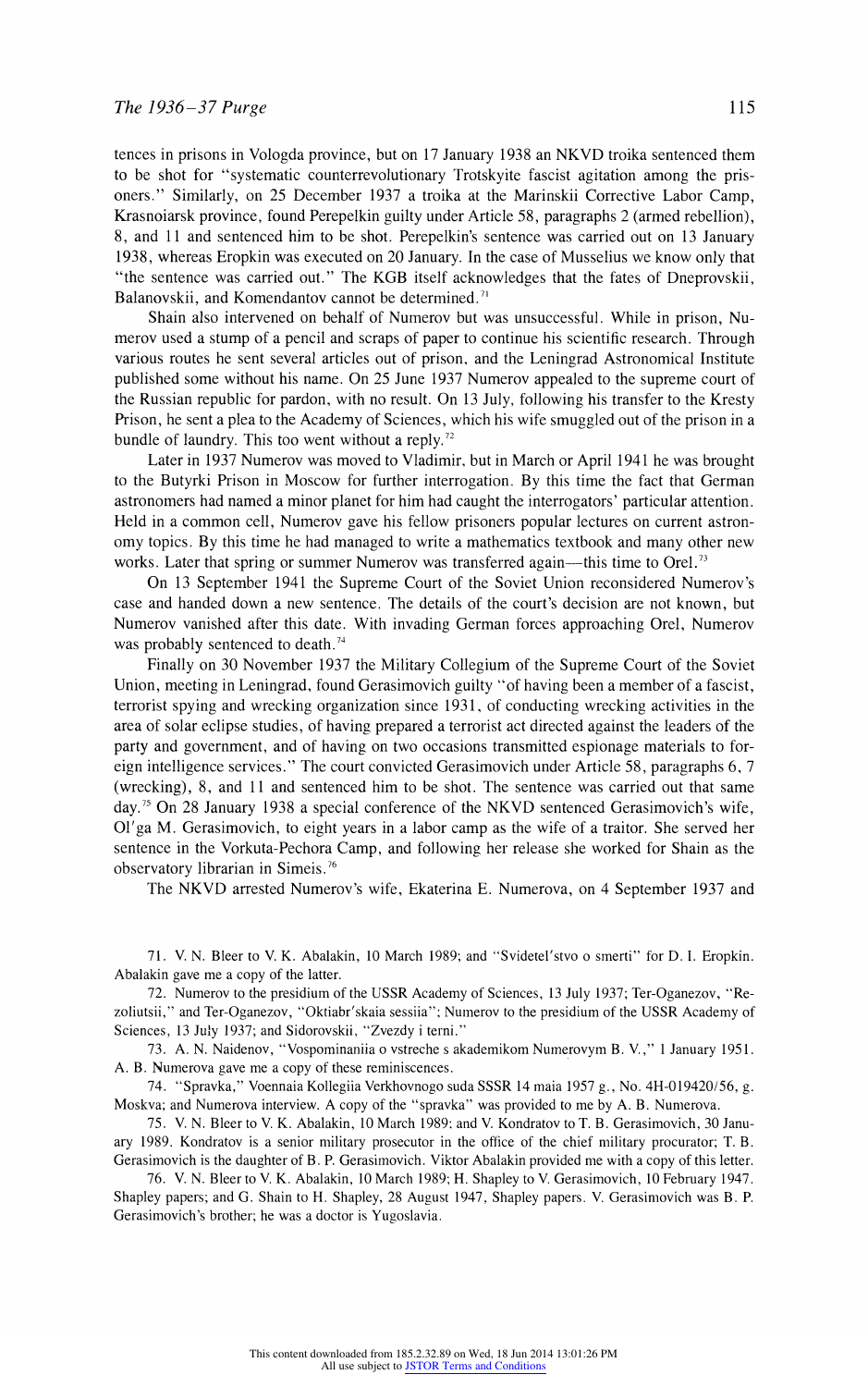sentenced her to five years in a labor camp. She also survived her sentence and eventually returned to Leningrad.<sup>77</sup>

Inna N. Leman-Balanovskaia (1881–?), herself a senior astronomer at Pulkovo, was not as lucky. On 9 October 1937 she was sentenced to five years in a labor camp as the wife of a traitor; she never returned. Neither did the wives of Komendantov, Dneprovskii, Musselius, Iashnov, Kozyrev, and Perepelkin. Kozyrev's younger brother, Aleksei A. Kozyrev, spent fifteen years in a labor camp.<sup>78</sup>

The purges marked the beginning of the end of Ter-Oganezov's powerful role in Soviet astronomy. Mirovedenie ceased publication with the issue containing his denunciation of Gerasimovich. Although the reasons for *Mirovedenie's* folding are not clear, Ter-Oganezov's removal from his post as director of the Moscow division of the All-Union Astronomical-Geodesical Society in March 1938 was the result of discontent among both amateurs and professionals in the society.<sup>79</sup> Unlike Lysenko, Ter-Oganezov had not built up a durable power base. His role in the 1930s had made him such an odious figure that when he died in 1963 no obituary appeared in any astronomy journal, professional or amateur.

The astronomers arrested in 1936-1937 each belonged to one or more of the following four groups: They were either staff members of the Tashkent Astronomical Observatory, celestial mechanicians, astrometrists (particularly those associated with the Catalog of Faint Stars), or solar researchers.

Simple association with the Tashkenit Observatory, where Voronov had begun his rise to fame, was apparently sufficiently incriminating to bring about arrest and imprisonment. In his "confession" Numerov incriminated his Leningrad colleagues, most of whom were celestial mechanicians or astrometrists. (Voronov's association with the Catalog of Faint Stars also may have played a role in their arrests.) Finally, the acrimonious relations between the leaders of the Commission for the Study of the Sun (Gerasimovich, Kozyrev, Eropkin, and Ambartsumian) appear to have led to accusations and counteraccusations that incriminated all solar researchers. $\frac{80}{10}$ 

The purged astronomers were rehabilitated in1956-1957, and rehabilitation documents indicate that all the Pulkovo astronomers had been arrested for their involvement in the Numerov affair.8' The purge of astronomers was also limited almost exclusively to Pulkovo, Tashkent, and the Leningrad Astronomical Institute. Most other observatories, such as the Shternberg Institute, that were far removed from the Voronov scandal, Numerov and the Catalog of Faint Stars, and the solar service did not lose a single astronomer.<sup>82</sup>

Fraud and poor professional relations—once described by Gerasimovich as an "astrosquabble"<sup>83</sup>-do not seem likely causes of the purge. These factors were the excuse for a purge.

77. Numerova interview.

- 78. V. N. Bleer to V. K. Abalakin, 10 March 1989; Sidorovskii, "Zvezdy i terni"; Kozyrev interview.
- 79. Memorandum from V. A. Bronshten, 28 October 1987.

80. V. A. Amnbartsumian wasthe only important member of the sun commission who was not arrested. According to G. A. Shaim, Ambartsumian was not arrested because he was at Simeis when the arrests took place. 0. Struve to H. Shapley, 28 August 1947, Shapley papers; and private communication from S. Chandrasekhar, 6 August 1986.

81. Interview with M. S. Zverev, Pulkovo, December 1987 (a transcript of this interview is on file at the American Institute of Physics, New York). A. A. Kozyrev and A. B. Numerova, among others, believe the arrests of the physicists Viktor R. Bursiian (1886- 1945), Vsevolod K. Frederiks (1885- 1944), lurii A. Krutkov (1890- 1952), and Petr I. Lukirskii (1895 - 1954) were connected to the Numerov affair. Indeed, the KGB indicates that the arrests that included the Pulkovo astronomers involved more than 100 scientists from various organizations.

82. A purge was, apparently, attempted at Shternberg, but it did not lead to any arrests. See Shklovskii, "Nevydumennye rasakazy," 42. In May 1937 Vladimir P. Tsesevich (b. 1907) was fired from his position as director of the Stalinabad Observatory where for a brief time, following his departure from Pulkovo, Voronov did calculations (see Kratkii otchet Tadzhikskoi Astronomicheskoi Observatorii za 1937 god, 7).

83. B. P. Gerasimovich, "'O razvitii astronomicheskikh rabot v SSSR," in "Materialy," 704-705.